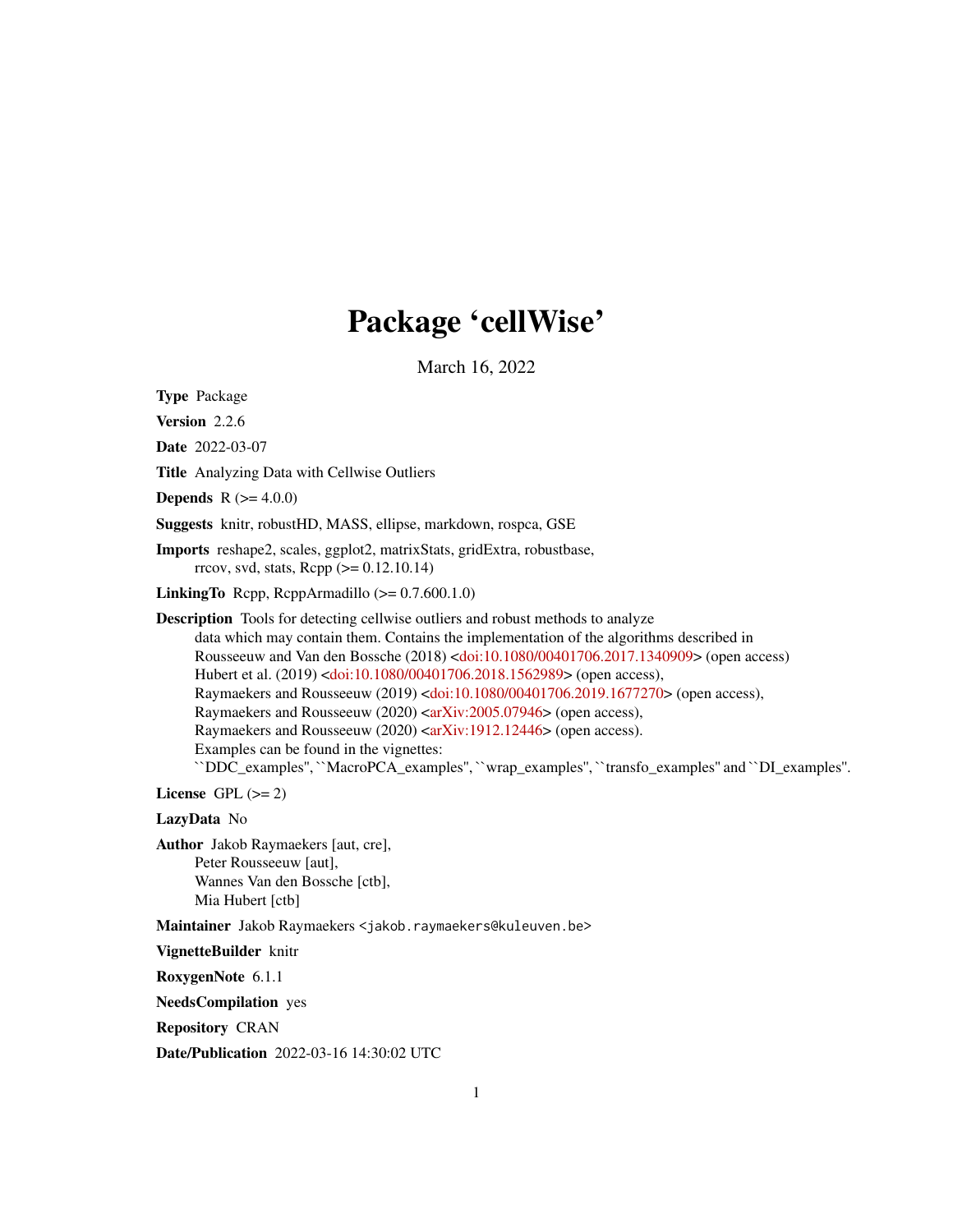# <span id="page-1-0"></span>R topics documented:

| cellMan |                           |
|---------|---------------------------|
|         | $\overline{4}$            |
|         | -6                        |
|         | $\overline{7}$            |
|         | $\overline{\phantom{0}}8$ |
|         | -9                        |
|         | 9                         |
|         |                           |
|         |                           |
|         |                           |
|         |                           |
|         |                           |
|         |                           |
|         |                           |
|         |                           |
|         |                           |
|         |                           |
|         | -29                       |
|         |                           |
|         |                           |
|         |                           |
|         |                           |
|         | 38                        |

<span id="page-1-1"></span>cellHandler *cellHandler algorithm*

# Description

This function flags cellwise outliers in X and imputes them, if robust estimates of the center mu and scatter matrix Sigma are given. When the latter are not known, as is typically the case, one can use the function [DDC](#page-11-1) which only requires the data matrix X. Alternatively, the unknown center mu and scatter matrix Sigma can be estimated robustly from X by the function [DI](#page-17-1).

#### Usage

```
cellHandler(X, mu, Sigma, quant = 0.99)
```

|       | X is the input data, and must be an $n$ by $d$ matrix or a data frame.      |
|-------|-----------------------------------------------------------------------------|
| mu    | An estimate of the center of the data                                       |
| Sigma | An estimate of the covariance matrix of the data                            |
| quant | Cutoff used in the detection of cellwise outliers. Defaults to $\theta$ .99 |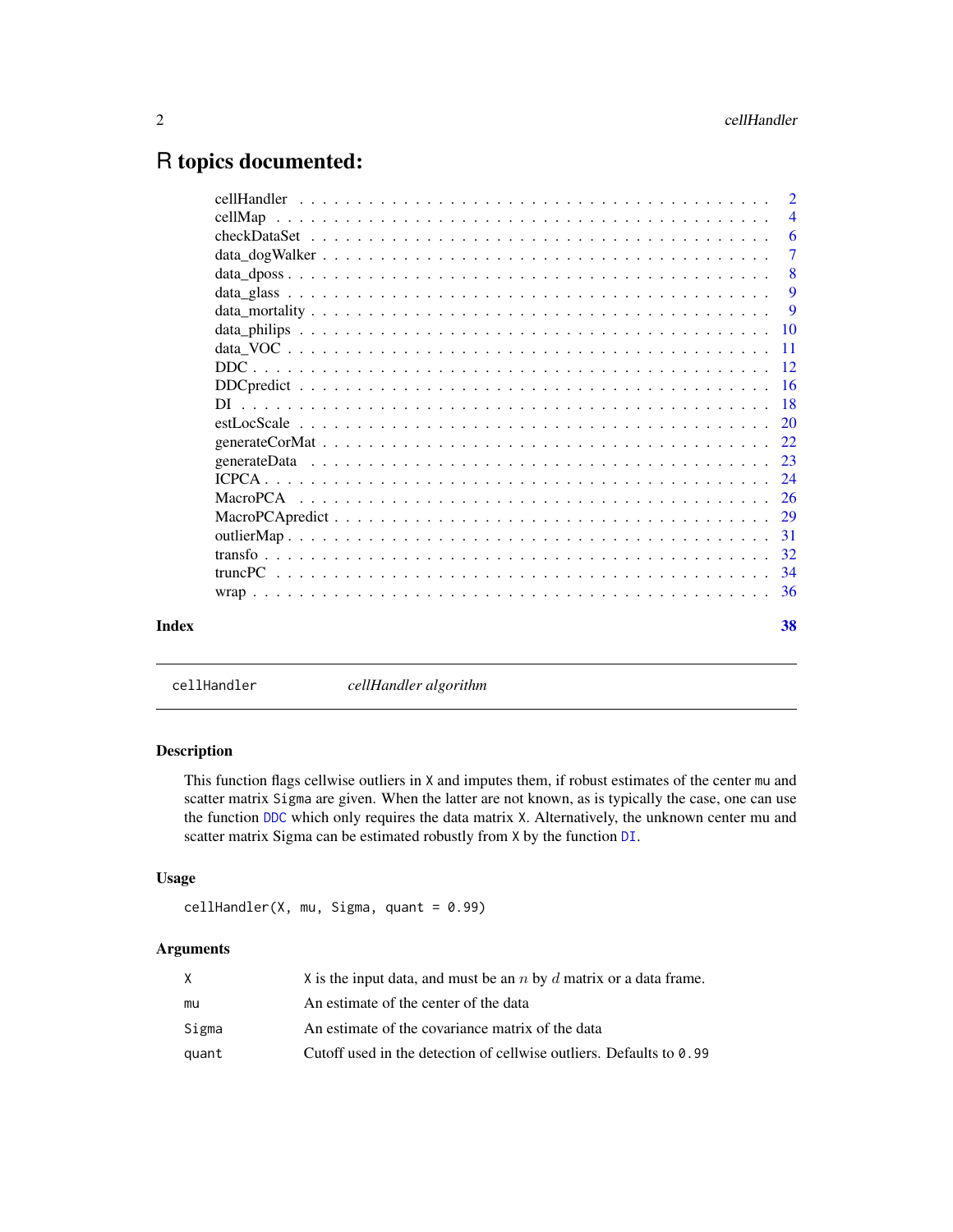#### <span id="page-2-0"></span>cellHandler 3

# Value

A list with components:

• Ximp

The imputed data matrix.

- indcells
	- Indices of the cells which were flagged in the analysis.
- indNAs Indices of the NAs in the data.
- Zres

Matrix with standardized cellwise residuals of the flagged cells. Contains zeroes in the unflagged cells.

- Zres\_denom Denominator of the standardized cellwise residuals.
- cellPaths

Matrix with the same dimensions as  $X$ , in which each row contains the path of least angle regression through the cells of that row, i.e. the order of the coordinates in the path (1=first,  $2 = second,...)$ 

# Author(s)

J. Raymaekers and P.J. Rousseeuw

# References

J. Raymaekers and P.J. Rousseeuw (2020). Handling cellwise outliers by sparse regression and robust covariance. *Arxiv: 1912.12446*. [\(link to open access pdf\)](https://arxiv.org/abs/1912.12446)

#### See Also

**DT** 

#### Examples

```
mu < - rep(0, 3)Sigma \le diag(3) * 0.1 + 0.9X \leftarrow \text{rbind}(c(0.5, 1.0, 5.0), c(-3.0, 0.0, 1.0))n \le - nrow(X); d \le - ncol(X)out <- cellHandler(X, mu, Sigma)
Xres <- X - out$Ximp # unstandardized residual
mean(abs(as.vector(Xres - out$Zres*out$Zres_denom))) # 0
W <- matrix(rep(0,n*d),nrow=n) # weight matrix
W[out$Zres != 0] <- 1 # 1 indicates cells that were flagged
# For more examples, we refer to the vignette:
## Not run:
vignette("DI_examples")
```
## End(Not run)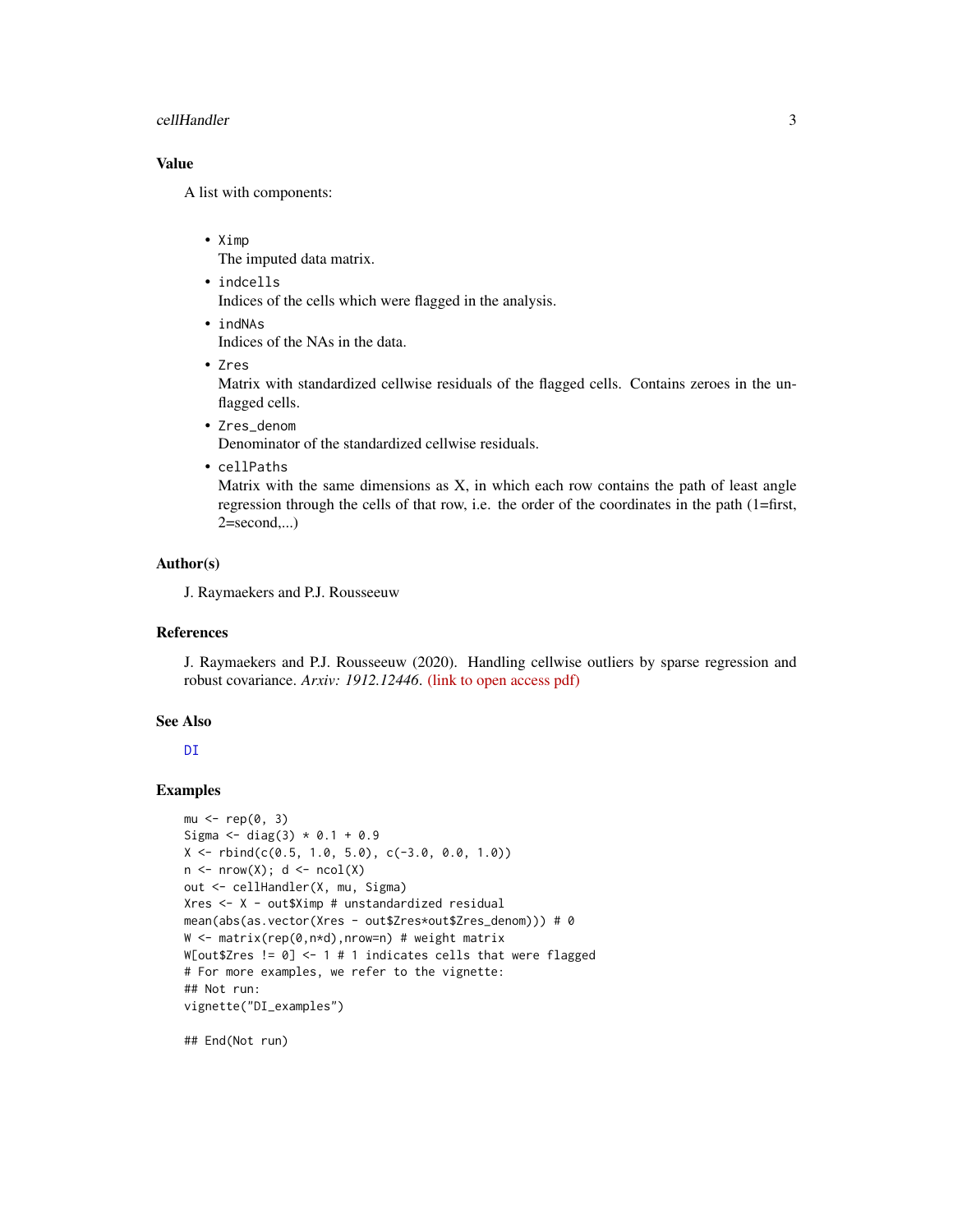<span id="page-3-1"></span><span id="page-3-0"></span>This function draws a cellmap, possibly of a subset of rows and columns of the data, and possibly combining cells into blocks. A cellmap shows which cells are missing and which ones are outlying, marking them in red for unusually large cell values and in blue for unusually low cell values. When cells are combined into blocks, the final color is the average of the colors in the individual cells.

#### Usage

```
cellMap(D, R, indcells = NULL, indrows = NULL,
                   standOD=NULL,showVals=NULL,rowlabels="",
                   columnlabels="", mTitle="", rowtitle="",
                   columntitle="",showrows=NULL, showcolumns=NULL,
                   nrowsinblock=1, ncolumnsinblock=1,autolabel=TRUE,
                   columnangle=90,sizetitles=1.1,adjustrowlabels=1,
                   adjustcolumnlabels=1, colContrast=1,outlyingGrad=TRUE,
                   darkestColor = sqrt(qchisq(0.999,1)),
                   drawCircles = TRUE)
```

| D            | The data matrix (required input argument).                                                                                                                                                            |
|--------------|-------------------------------------------------------------------------------------------------------------------------------------------------------------------------------------------------------|
| R            | Matrix of standardized residuals of the cells (required input argument)                                                                                                                               |
| indcells     | Indices of outlying cells. Defaults to NULL, which indicates the cells for which<br>$ R  > \sqrt{qchisq(0.99, 1)}$ .                                                                                  |
| indrows      | Indices of outlying rows. By default no rows are indicated.                                                                                                                                           |
| standOD      | Standardized Orthogonal Distance of each row. Defaults to NULL, then no rows<br>are indicated.                                                                                                        |
| showVals     | Takes the values "D", "R" or NULL and determines whether or not to show the<br>entries of the data matrix $(D)$ or the residuals $(R)$ in the cellmap. Defaults to<br>NULL, then no values are shown. |
| rowlabels    | Labels of the rows.                                                                                                                                                                                   |
| columnlabels | Labels of the columns.                                                                                                                                                                                |
| mTitle       | Main title of the cellMap.                                                                                                                                                                            |
| rowtitle     | Title for the rows.                                                                                                                                                                                   |
| columntitle  | Title for the columns.                                                                                                                                                                                |
| showrows     | Indices of the rows to be shown. Defaults to NULL which means all rows are<br>shown.                                                                                                                  |
| showcolumns  | Indices of the columns to be shown. Defaults to NULL which means all columns<br>are shown.                                                                                                            |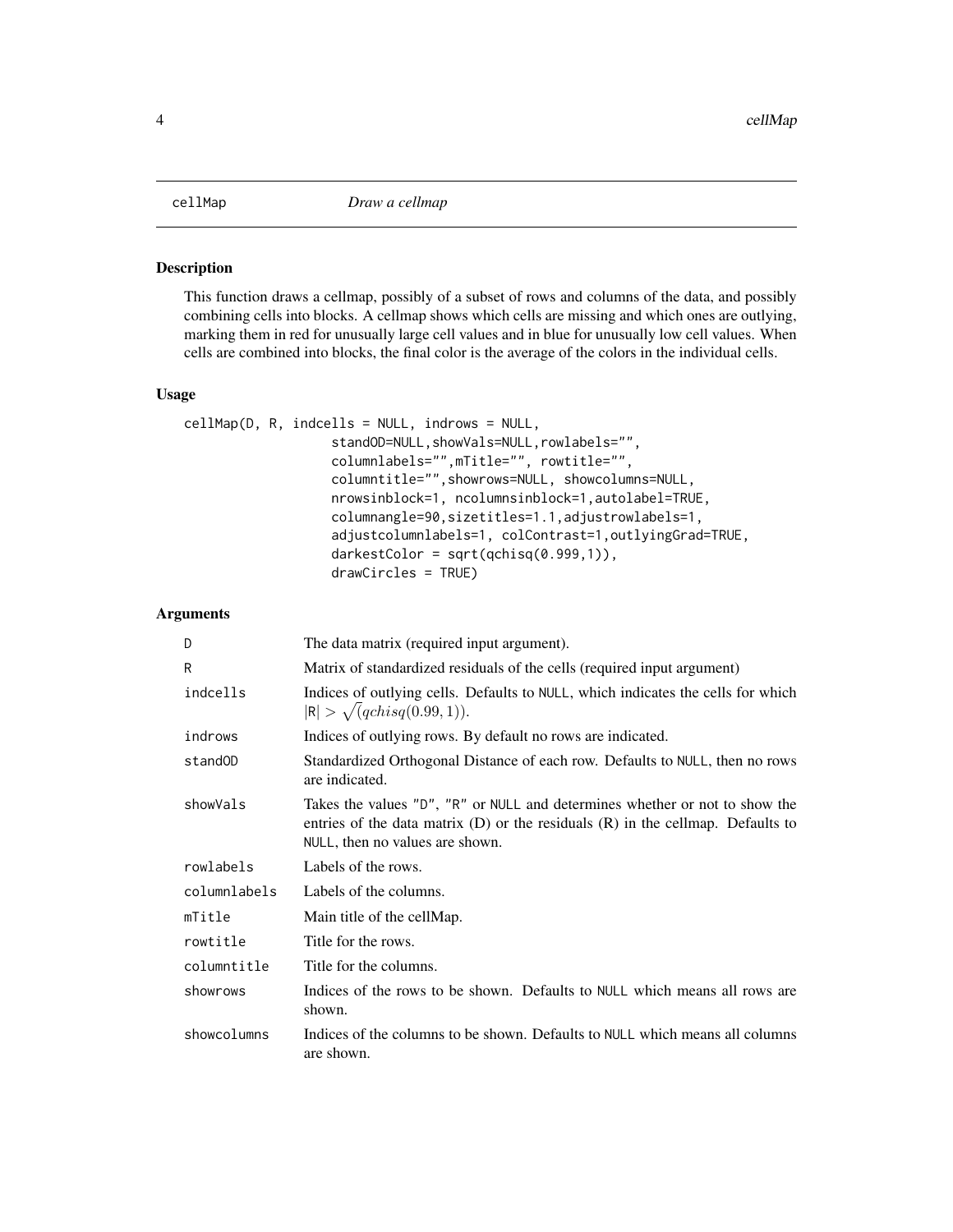#### <span id="page-4-0"></span>cellMap 5

| nrowsinblock       | How many rows are combined in a block. Defaults to 1.                                                                                      |
|--------------------|--------------------------------------------------------------------------------------------------------------------------------------------|
| ncolumnsinblock    |                                                                                                                                            |
|                    | How many columns are combined in a block. Defaults to 1.                                                                                   |
| autolabel          | Automatically combines labels of cells in blocks. If FALSE, you must provide<br>the final columnlabels and/or rowlabels. Defaults to TRUE. |
| columnangle        | Angle of the column labels. Defaults to 90.                                                                                                |
| sizetitles         | Size of row title and column title. Defaults to 1.1.                                                                                       |
| adjustrowlabels    |                                                                                                                                            |
|                    | Adjust row labels: 0=left, 0.5=centered, 1=right. Defaults to 1.                                                                           |
| adjustcolumnlabels |                                                                                                                                            |
|                    | Adjust column labels: 0=left, 0.5=centered, 1=right. Defaults to 1.                                                                        |
| colContrast        | Parameter regulating the contrast of colors, should be in $[1, 5]$ . Defaults to 1.                                                        |
| outlyingGrad       | If TRUE, the color is gradually adjusted in function of the outlyingness. Defaults<br>to TRUE.                                             |
| darkestColor       | Standardized residuals bigger than this will get the darkest color.                                                                        |
| drawCircles        | Whether or not to draw black circles indicating the outlying rows.                                                                         |

# Author(s)

Rousseeuw P.J., Van den Bossche W.

# References

Rousseeuw, P.J., Van den Bossche W. (2018). Detecting Deviating Data Cells. *Technometrics*, 60(2), 135-145. [\(link to open access pdf\)](https://www.tandfonline.com/doi/full/10.1080/00401706.2017.1340909)

#### See Also

[DDC](#page-11-1)

# Examples

```
# For examples of the cellmap, we refer to the vignette:
## Not run:
vignette("DDC_examples")
```
## End(Not run)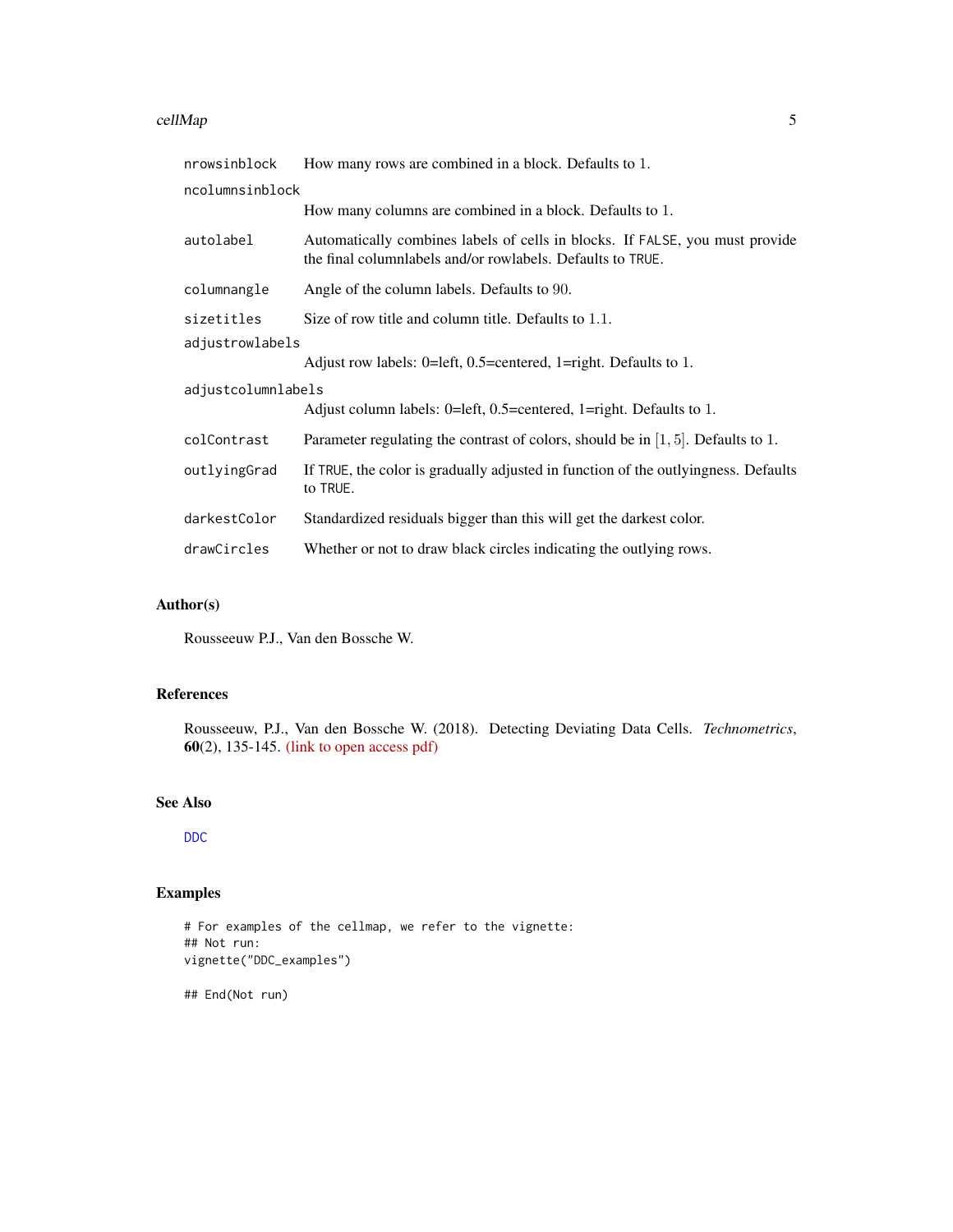<span id="page-5-1"></span><span id="page-5-0"></span>

This function checks the dataset X, and sets aside certain columns and rows that do not satisfy the conditions. It is used by the [DDC](#page-11-1) and [MacroPCA](#page-25-1) functions but can be used by itself, to clean a dataset for a different type of analysis.

# Usage

```
checkDataSet(X, fracNA = 0.5, numDiscrete = 3, precScale = 1e-12, silent = FALSE,
cleanNAfirst = "automatic")
```
#### Arguments

| X            | X is the input data, and must be an $n$ by $d$ matrix or data frame.                                                                                                                                                        |
|--------------|-----------------------------------------------------------------------------------------------------------------------------------------------------------------------------------------------------------------------------|
| fracNA       | Only retain columns and rows with fewer NAs than this fraction. Defaults to<br>0.5.                                                                                                                                         |
| numDiscrete  | A column that takes on numDiscrete or fewer values will be considered discrete<br>and not retained in the cleaned data. Defaults to 3.                                                                                      |
| precScale    | Only consider columns whose scale is larger than precScale. Here scale is mea-<br>sured by the median absolute deviation. Defaults to $1e - 12$ .                                                                           |
| silent       | Whether or not the function progress messages should be printed. Defaults to<br>FALSE.                                                                                                                                      |
| cleanNAfirst | If "columns", first columns then rows are checked for NAs. If "rows", first<br>rows then columns are checked for NAs. "automatic" checks columns first if<br>$d \geq 5n$ and rows first otherwise. Defaults to "automatic". |

#### Value

A list with components:

- colInAnalysis Column indices of the columns used in the analysis.
- rowInAnalysis Row indices of the rows used in the analysis.
- namesNotNumeric Names of the variables which are not numeric.
- namesCaseNumber The name of the variable(s) which contained the case numbers and was therefore removed.
- namesNAcol Names of the columns left out due to too many NA's.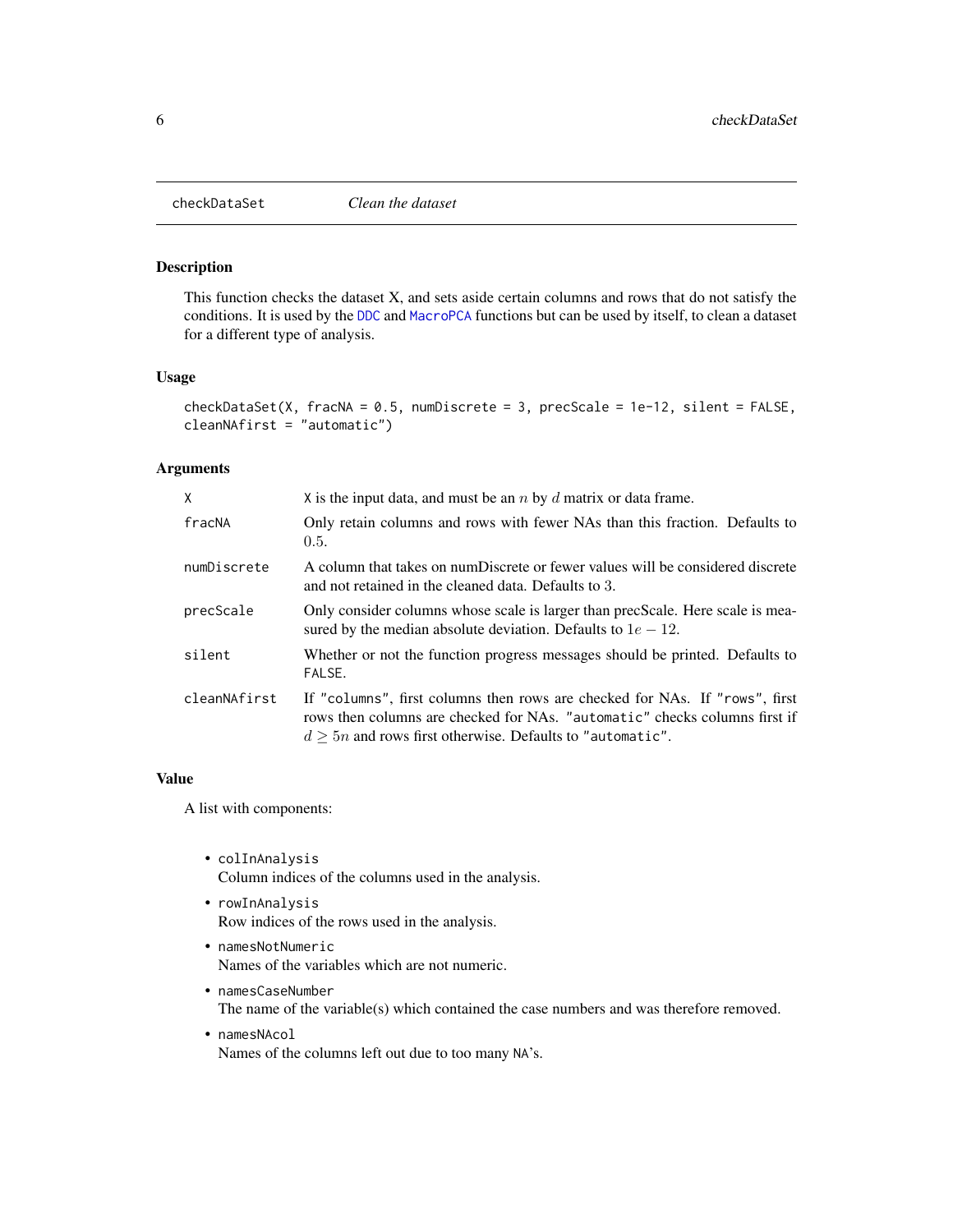# <span id="page-6-0"></span>data\_dogWalker 7

- namesNArow Names of the rows left out due to too many NA's.
- namesDiscrete Names of the discrete variables.
- namesZeroScale Names of the variables with zero scale.
- remX Remaining (cleaned) data after checkDataSet.

#### Author(s)

Rousseeuw P.J., Van den Bossche W.

# References

Rousseeuw, P.J., Van den Bossche W. (2018). Detecting Deviating Data Cells. *Technometrics*, 60(2), 135-145. [\(link to open access pdf\)](https://www.tandfonline.com/doi/full/10.1080/00401706.2017.1340909)

#### See Also

[DDC](#page-11-1), [MacroPCA](#page-25-1), [transfo](#page-31-1), [wrap](#page-35-1)

#### Examples

```
library(MASS)
set.seed(12345)
n < -100; d = 10
A \leq - matrix(0.9, d, d); diag(A) = 1
x <- mvrnorm(n, rep(0,d), A)
x[sample(1:(n * d), 100, FALSE)] <- NA
x \leftarrow \text{cbind}(1:n, x)checkedx <- checkDataSet(x)
# For more examples, we refer to the vignette:
## Not run:
vignette("DDC_examples")
## End(Not run)
```
data\_dogWalker *Dog walker dataset*

# Description

A dataset containing the image sequence of a video. The sequence consists of 54 frames of 144 by 180 pixels pixels in Red/Geen/Blue (RGB) format.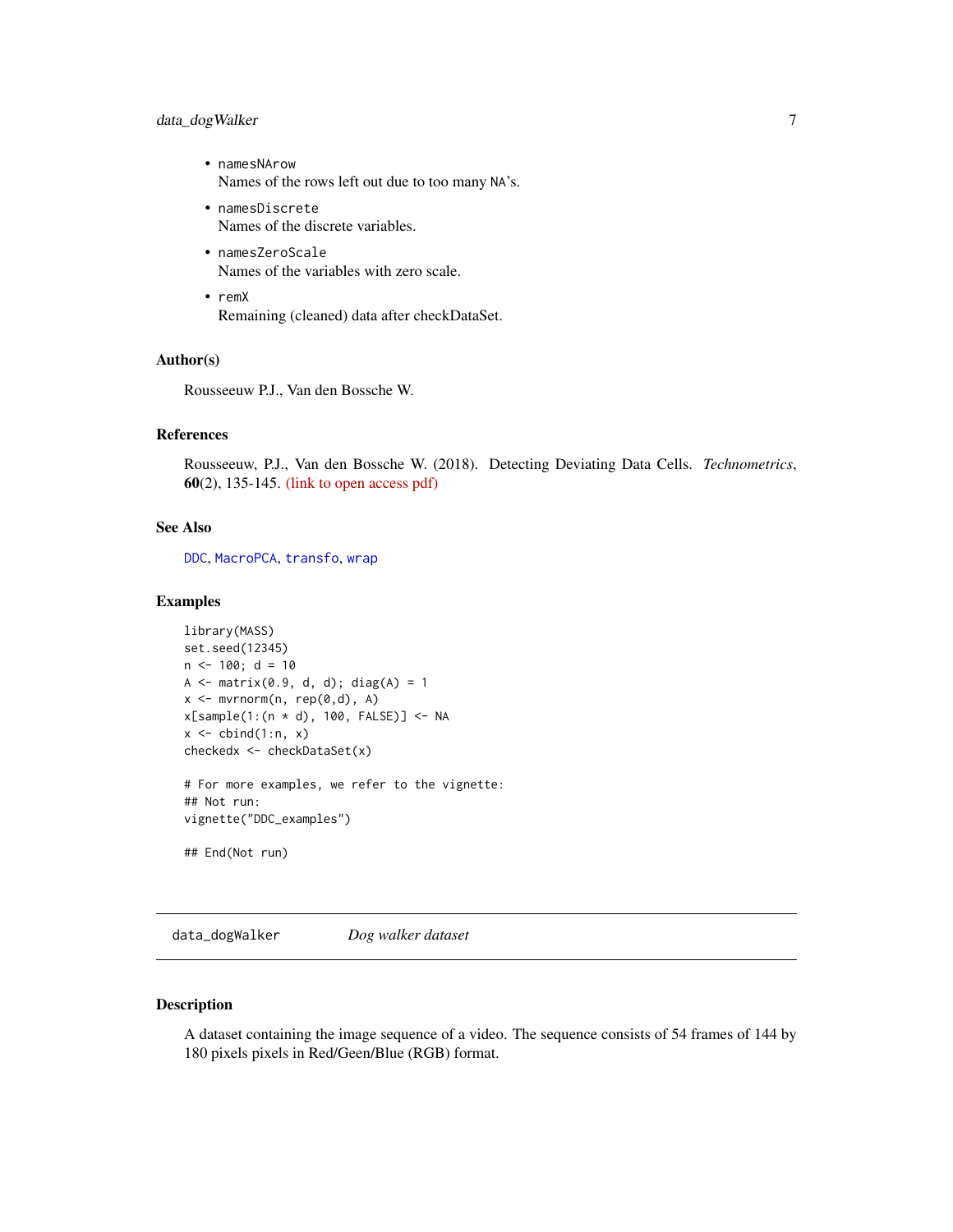#### <span id="page-7-0"></span>Usage

data("data\_dogWalker")

# Format

An array of dimensions  $54 \times 144 \times 180 \times 3$ .

#### Source

<http://www.wisdom.weizmann.ac.il/~vision/SpaceTimeActions.html>

#### Examples

```
data("data_dogWalker")
# For more examples, we refer to the vignette:
## Not run:
vignette("Wrap_examples")
```
## End(Not run)

data\_dposs *DPOSS dataset*

#### Description

This is a random subset of 20'000 stars from the Digitized Palomar Sky Survey (DPOSS) described by Odewahn et al. (1998).

#### Usage

data("data\_dposs")

#### Format

A matrix of dimensions  $20000 \times 21$ .

# References

Odewahn, S., S. Djorgovski, R. Brunner, and R. Gal (1998). Data From the Digitized Palomar Sky Survey. Technical report, California Institute of Technology.

# Examples

```
data("data_dposs")
# For more examples, we refer to the vignette:
## Not run:
vignette("MacroPCA_examples")
```
## End(Not run)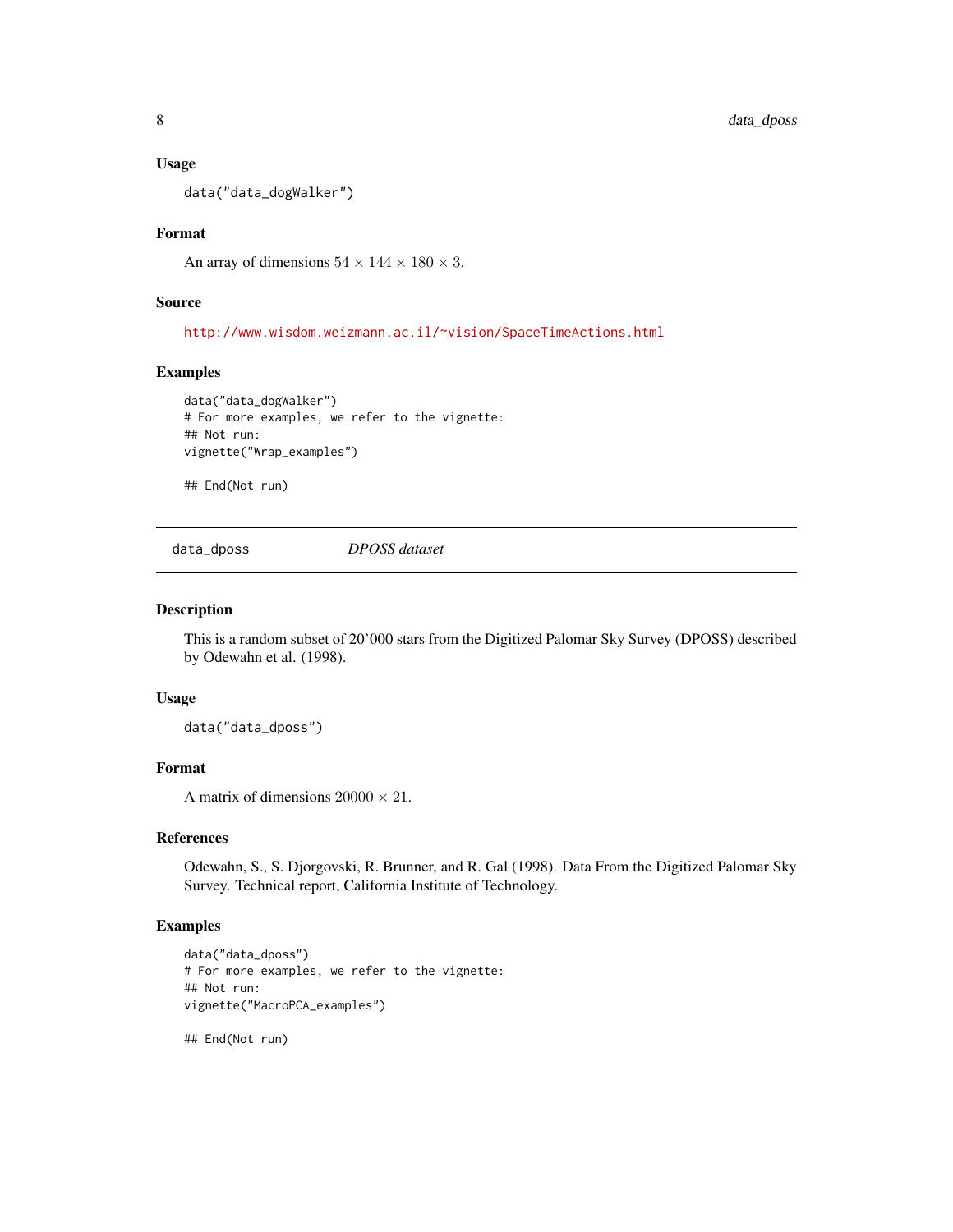<span id="page-8-0"></span>

A dataset containing spectra with  $d = 750$  wavelengths collected on  $n = 180$  archeological glass samples.

#### Usage

data("data\_glass")

# Format

A data frame with 180 observations of 750 wavelengths.

#### Source

Lemberge, P., De Raedt, I., Janssens, K.H., Wei, F., and Van Espen, P.J. (2000). Quantitative Zanalysis of 16th-17th century archaeological glass vessels using PLS regression of EPXMA and µ-XRF data. *Journal of Chemometrics*, 14, 751–763.

#### Examples

data("data\_glass")

data\_mortality *The mortality dataset*

# Description

This dataset contains the mortality by age for males in France, from 1816 to 2013 as obtained from the Human Mortality Database.

#### Usage

```
data("data_mortality")
```
#### Format

A data frame with 198 calendar years (rows) and 91 age brackets (columns).

# Source

Human Mortality Database. University of California, Berkeley (USA), and Max Planck Institute for Demographic Research (Germany). Available at <https://www.mortality.org> (data downloaded in November 2015).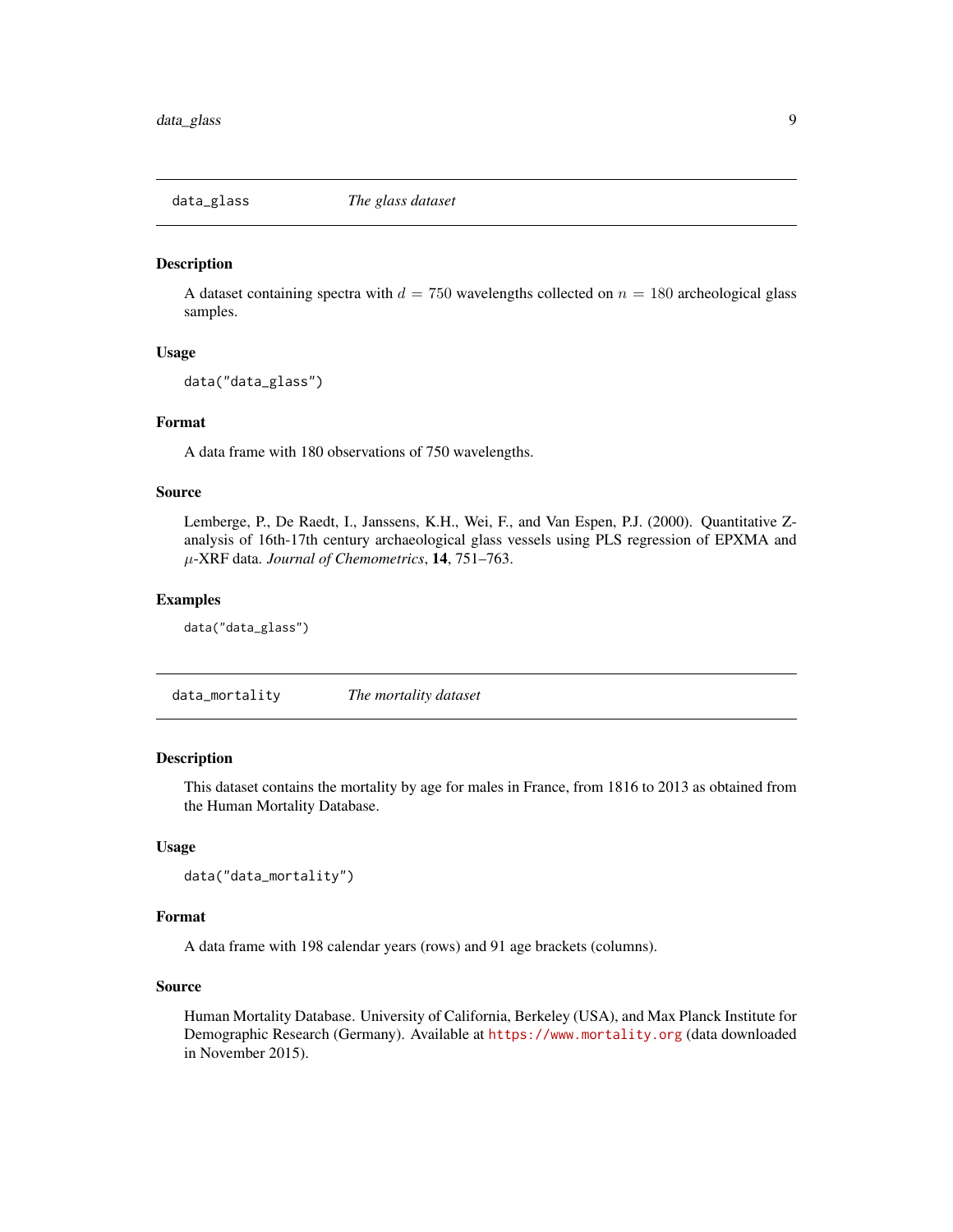#### <span id="page-9-0"></span>References

Hyndman, R.J., and Shang, H.L. (2010), Rainbow plots, bagplots, and boxplots for functional data, *Journal of Computational and Graphical Statistics*, 19, 29–45.

#### Examples

data("data\_mortality")

data\_philips *The philips dataset*

# Description

A dataset containing measurements of  $d = 9$  characteristics of  $n = 677$  diaphragm parts, used in the production of TV sets.

#### Usage

data("data\_philips")

#### Format

A matrix with 677 rows and 9 columns.

# Source

The data were provided in 1997 by Gertjan Otten and permission to analyze them was given by Herman Veraa and Frans Van Dommelen at Philips Mecoma in The Netherlands.

#### References

Rousseeuw, P.J., and Van Driessen, K. (1999). A fast algorithm for the Minimum Covariance Determinant estimator. *Technometrics*, 41, 212–223.

# Examples

data("data\_philips")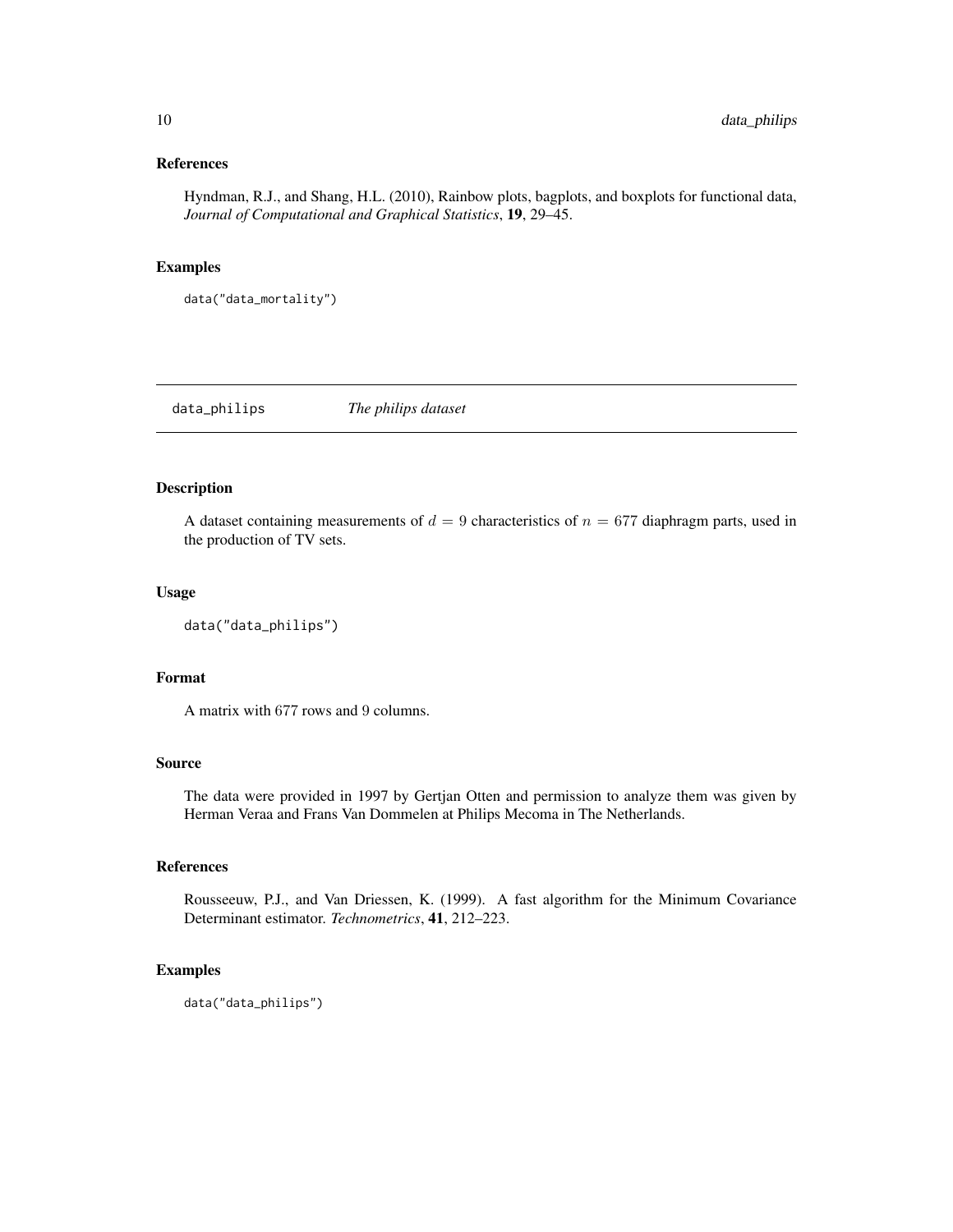<span id="page-10-0"></span>

This dataset contains the data on volatile organic components (VOCs) in urine of children between 3 and 10 years old. It is composed of pubicly available data from the National Health and Nutrition Examination Survey (NHANES) and was analyzed in Raymaekers and Rousseeuw (2020). See below for details and references.

#### Usage

data("data\_VOC")

# Format

A matrix of dimensions  $512 \times 19$ . The first 16 variables are the VOC, the last 3 are:

- SMD460: number of smokers that live in the same home as the subject
- SMD470: number of people that smoke inside the home of the subject
- RIDAGEYR: age of the subject

Note that the original variable names are kept.

#### Details

All of the data was collected from the NHANES website, and was part of the NHANES 2015-2016 survey. This was the most recent epoch with complete data at the time of extraction. Three datasets were matched in order to assemble this data:

- UVOC\_I: contains the information on the Volative organic components in urine
- DEMO\_I: contains the demographical information such as age
- SMQFAM\_I: contains the data on the smoking habits of family members

The dataset was constructed as follows:

- 1. Select the relevant VOCs from the UVOC\_I data (see column names) and transform by taking the logarithm
- 2. Match the subjects in the UVOC\_I data with their age in the DEMO\_I data
- 3. Select all subjects with age at most 10
- 4. Match the data on smoking habits with the selected subjects.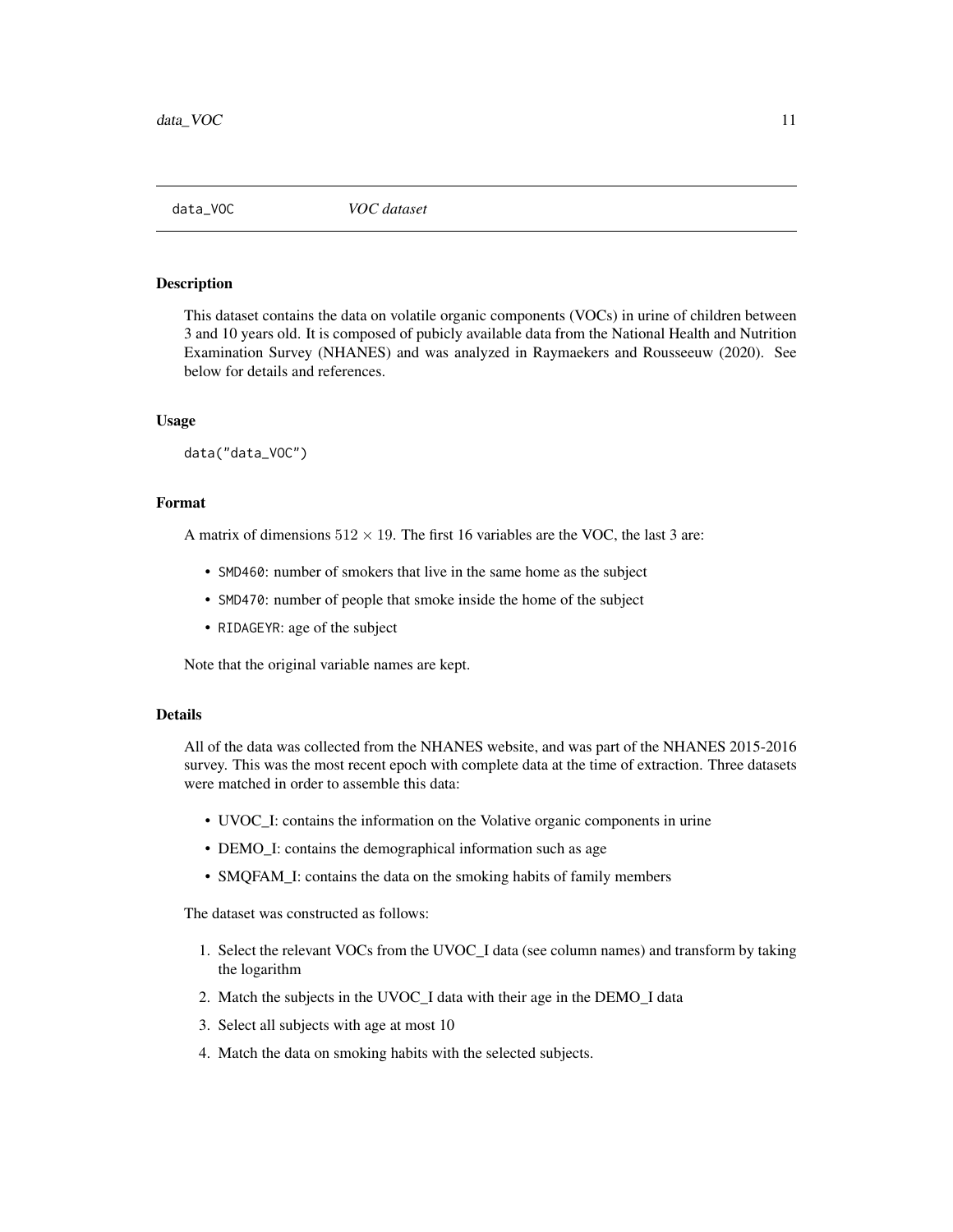# Source

[https://wwwn.cdc.gov/nchs/nhanes/Search/DataPage.aspx?Component=Laboratory&Cycle](https://wwwn.cdc.gov/nchs/nhanes/Search/DataPage.aspx?Component=Laboratory&CycleBeginYear=2015)BeginYear= [2015](https://wwwn.cdc.gov/nchs/nhanes/Search/DataPage.aspx?Component=Laboratory&CycleBeginYear=2015)

[https://wwwn.cdc.gov/nchs/nhanes/search/datapage.aspx?Component=Demographics&Cyc](https://wwwn.cdc.gov/nchs/nhanes/search/datapage.aspx?Component=Demographics&CycleBeginYear=2015)leBeginYear= [2015](https://wwwn.cdc.gov/nchs/nhanes/search/datapage.aspx?Component=Demographics&CycleBeginYear=2015)

[https://wwwn.cdc.gov/nchs/nhanes/Search/DataPage.aspx?Component=Questionnaire&Cy](https://wwwn.cdc.gov/nchs/nhanes/Search/DataPage.aspx?Component=Questionnaire&CycleBeginYear=2015)cleBeginYear= [2015](https://wwwn.cdc.gov/nchs/nhanes/Search/DataPage.aspx?Component=Questionnaire&CycleBeginYear=2015)

# References

J. Raymaekers and P.J. Rousseeuw (2020). Handling cellwise outliers by sparse regression and robust covariance. *Arxiv: 1912.12446*. [\(link to open access pdf\)](https://arxiv.org/abs/1912.12446)

#### Examples

```
data("data_VOC")
# For an analysis of this data, we refer to the vignette:
## Not run:
vignette("DI_examples")
```
## End(Not run)

<span id="page-11-1"></span>

DDC *Detect Deviating Cells*

#### Description

This function aims to detect cellwise outliers in the data. These are entries in the data matrix which are substantially higher or lower than what could be expected based on the other cells in its column as well as the other cells in its row, taking the relations between the columns into account. Note that this function first calls [checkDataSet](#page-5-1) and analyzes the remaining cleaned data.

#### Usage

 $DDC(X, DDCpars = list())$ 

| Χ       | X is the input data, and must be an $n$ by $d$ matrix or a data frame.                                                                          |
|---------|-------------------------------------------------------------------------------------------------------------------------------------------------|
| DDCpars | A list of available options:                                                                                                                    |
|         | $\cdot$ fracNA<br>Only consider columns and rows with fewer NAs (missing values) than this<br>fraction (percentage). Defaults to $0.5$ .        |
|         | • numDiscrete<br>A column that takes on numDiscrete or fewer values will be considered<br>discrete and not used in the analysis. Defaults to 3. |

<span id="page-11-0"></span>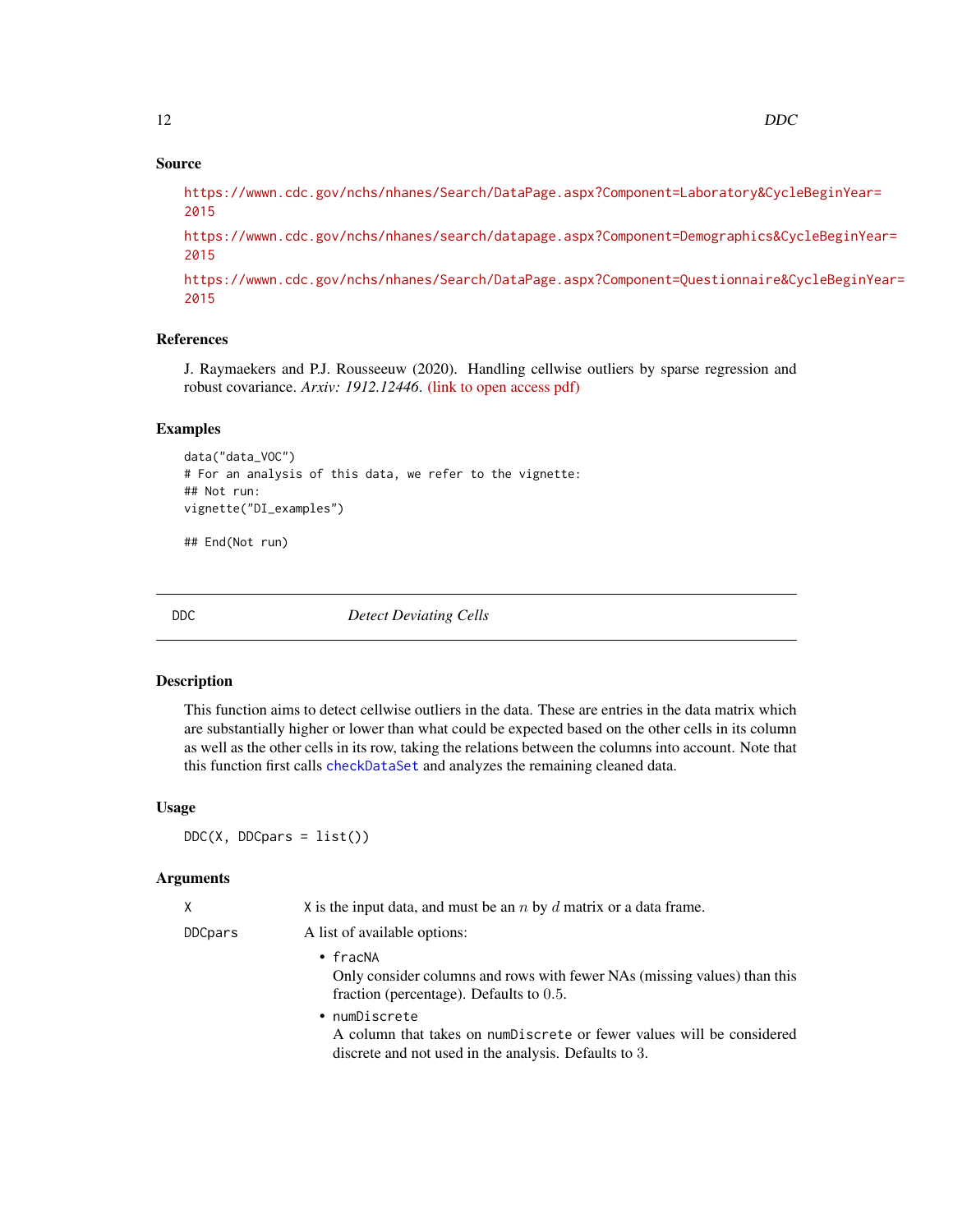<span id="page-12-0"></span>• precScale

Only consider columns whose scale is larger than precScale. Here scale is measured by the median absolute deviation. Defaults to  $1e - 12$ .

• cleanNAfirst

If "columns", first columns then rows are checked for NAs. If "rows", first rows then columns are checked for NAs. "automatic" checks columns first if  $d > 5n$  and rows first otherwise. Defaults to "automatic".

• tolProb

Tolerance probability, with default 0.99, which determines the cutoff values for flagging outliers in several steps of the algorithm.

• corrlim

When trying to estimate  $z_{ij}$  from other variables h, we will only use variables h with  $|\rho_{i,h}| \geq \text{corrlim}$ . Variables j without any correlated variables h satisfying this are considered standalone, and treated on their own. Defaults to 0.5.

• combinRule

The operation to combine estimates of  $z_{ij}$  coming from other variables  $h$ : can be "mean", "median", "wmean" (weighted mean) or "wmedian" (weighted median). Defaults to wmean.

• returnBigXimp

If TRUE, the imputed data matrix Ximp in the output will include the rows and columns that were not part of the analysis (and can still contain NAs). Defaults to FALSE.

• silent

If TRUE, statements tracking the algorithm's progress will not be printed. Defaults to FALSE.

• nLocScale

When estimating location or scale from more than nLocScale data values, the computation is based on a random sample of size nLocScale to save time. When  $n$ LocScale = 0 all values are used. Defaults to 25000.

• fastDDC

Whether to use the fastDDC option or not. The fastDDC algorithm uses approximations to allow to deal with high dimensions. Defaults to TRUE for  $d > 750$  and FALSE otherwise.

• standType

The location and scale estimators used for robust standardization. Should be one of "1stepM", "mcd" or "wrap". See [estLocScale](#page-19-1) for more info. Only used when fastDDC = FALSE. Defaults to "1stepM".

• corrType

The correlation estimator used to find the neighboring variables. Must be one of "wrap" (wrapping correlation), "rank" (Spearman correlation) or "gkwls" (Gnanadesikan-Kettenring correlation followed by weighting). Only used when fastDDC = FALSE. Defaults to "gkwls".

• transFun

The transformation function used to compute the robust correlations when fastDDC = TRUE. Can be "wrap" or "rank". Defaults to "wrap".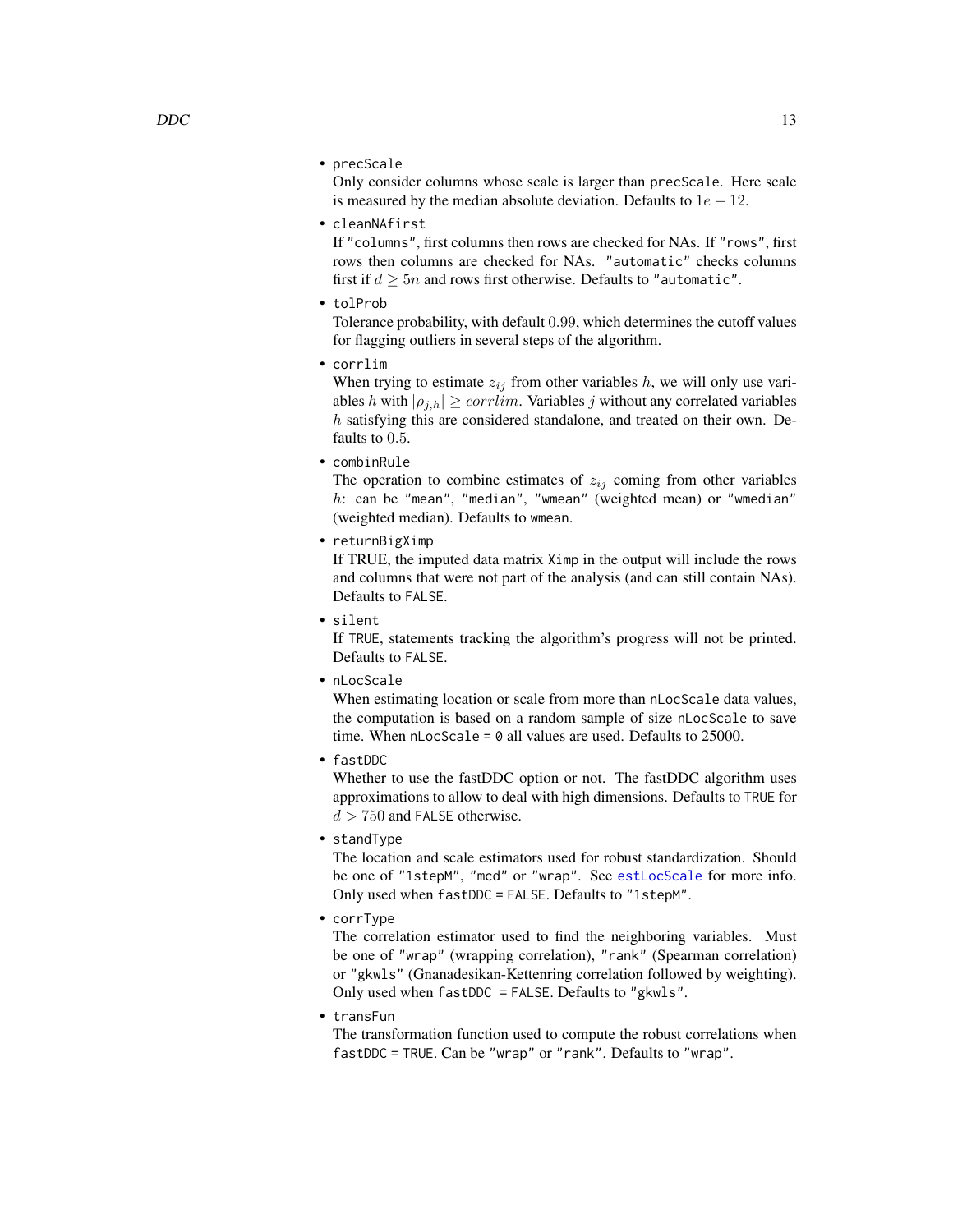When fastDDC = TRUE, each column is predicted from at most nbngbrs columns correlated to it. Defaults to 100.

# Value

A list with components:

- DDCpars The list of options used.
- colInAnalysis The column indices of the columns used in the analysis.
- rowInAnalysis The row indices of the rows used in the analysis.
- namesNotNumeric The names of the variables which are not numeric.
- namesCaseNumber The name of the variable(s) which contained the case numbers and was therefore removed.
- namesNAcol Names of the columns left out due to too many NA's.
- namesNArow Names of the rows left out due to too many NA's.
- namesDiscrete Names of the discrete variables.
- namesZeroScale Names of the variables with zero scale.
- remX Cleaned data after checkDataSet.
- locX Estimated location of X.
- scaleX Estimated scales of X.
- $\bullet$  Z

Standardized remX.

- nbngbrs Number of neighbors used in estimation.
- ngbrs Indicates neighbors of each column, i.e. the columns most correlated with it.
- robcors Robust correlations.
- robslopes Robust slopes.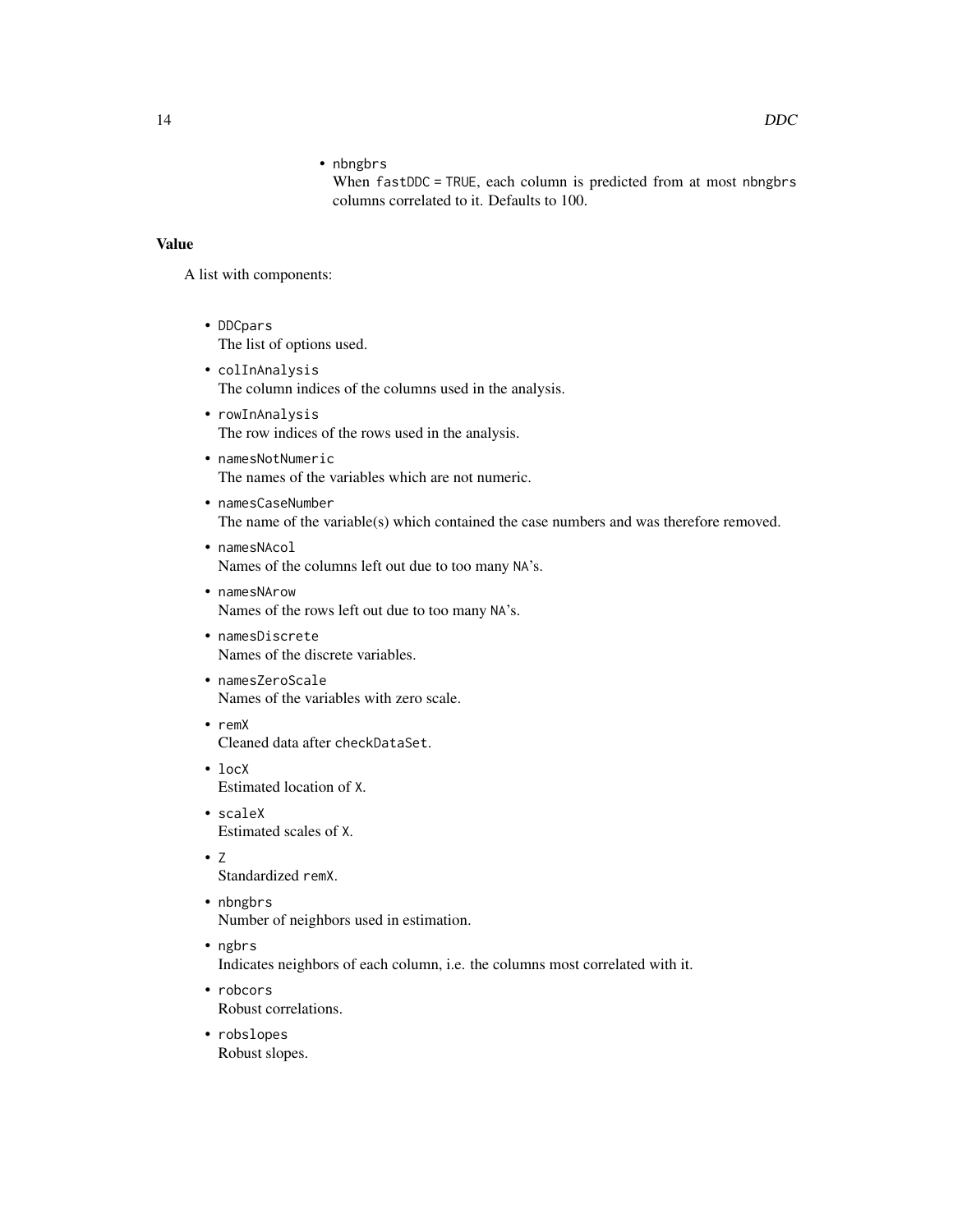#### <span id="page-14-0"></span> $DDC$  15

- deshrinkage The deshrinkage factor used for every connected (i.e. non-standalone) column of X.
- Xest Predicted X.
- scalestres Scale estimate of the residuals X -Xest.
- stdResid Residuals of orginal X minus the estimated Xest, standardized by column.
- indcells Indices of the cells which were flagged in the analysis.
- Ti Outlyingness (test) value of each row.
- medTi Median of the Ti values.
- madTi Mad of the Ti values.
- indrows Indices of the rows which were flagged in the analysis.
- indNAs Indices of all NA cells.
- indall

Indices of all cells which were flagged in the analysis plus all cells in flagged rows plus the indices of the NA cells.

• Ximp Imputed X.

#### Author(s)

Raymaekers J., Rousseeuw P.J., Van den Bossche W.

# References

Rousseeuw, P.J., Van den Bossche W. (2018). Detecting Deviating Data Cells. *Technometrics*, 60(2), 135-145. [\(link to open access pdf\)](https://www.tandfonline.com/doi/full/10.1080/00401706.2017.1340909)

Raymaekers, J., Rousseeuw P.J. (2019). Fast robust correlation for high dimensional data. *Technometrics*, published online. [\(link to open access pdf\)](https://www.tandfonline.com/doi/full/10.1080/00401706.2019.1677270)

# See Also

[checkDataSet](#page-5-1),[cellMap](#page-3-1)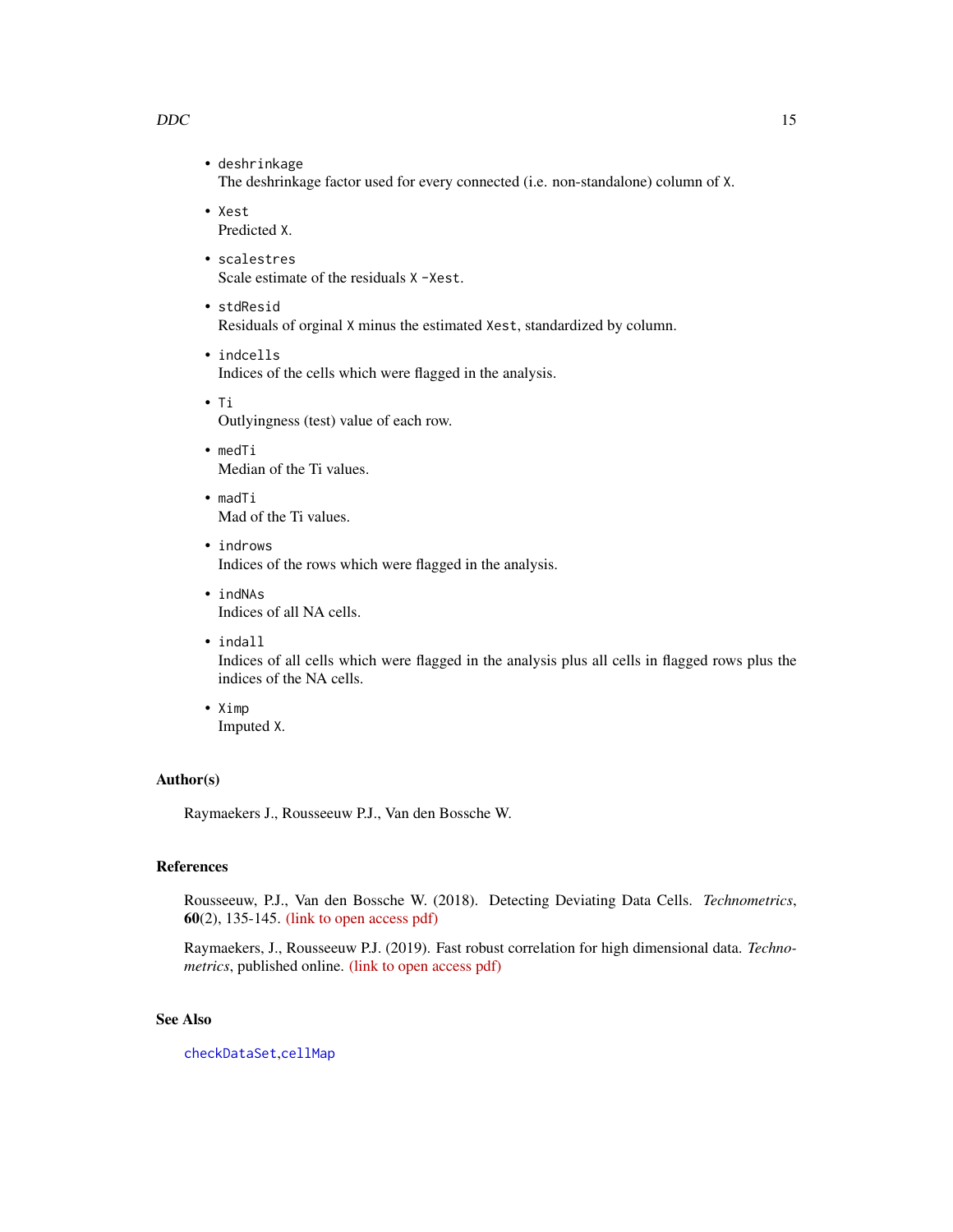# Examples

```
library(MASS); set.seed(12345)
n <- 50; d <- 20
A \leq matrix(0.9, d, d); diag(A) = 1
x \leq -m \text{vrrnorm}(n, rep(\emptyset, d), A)x[sample(1:(n * d), 50, FALSE)] <- NA
x[sample(1:(n * d), 50, FALSE)] <- 10
x[sample(1:(n * d), 50, FALSE)] <- -10
x \leftarrow \text{cbind}(1:n, x)DDCx \leq DDC(x)cellMap(DDCx$remX, DDCx$stdResid,
columnlabels = 1:d, rowlabels = 1:n)# For more examples, we refer to the vignette:
## Not run:
vignette("DDC_examples")
## End(Not run)
```
<span id="page-15-1"></span>DDCpredict *DDCpredict*

# Description

Based on a [DDC](#page-11-1) fit on an initial (training) data set X, this function analyzes a new (test) data set Xnew.

#### Usage

```
DDCpredict(Xnew, InitialDDC, DDCpars = NULL)
```
# Arguments

| Xnew           | The new data (test data), which must be a matrix or a data frame. It must always<br>be provided.     |
|----------------|------------------------------------------------------------------------------------------------------|
| InitialDDC     | The output of the DDC function on the initial (training) dataset. Must be provided.                  |
| <b>DDCpars</b> | The input options to be used for the prediction. By default the options of Ini-<br>tialDDC are used. |

# Value

A list with components:

| <b>DDCpars</b> | the options used in the call, see DDC.         |
|----------------|------------------------------------------------|
| locX           | the locations of the columns, from InitialDDC. |
| scaleX         | the scales of the columns, from InitialDDC.    |
| 7              | Xnew standardized by locX and scaleX.          |

<span id="page-15-0"></span>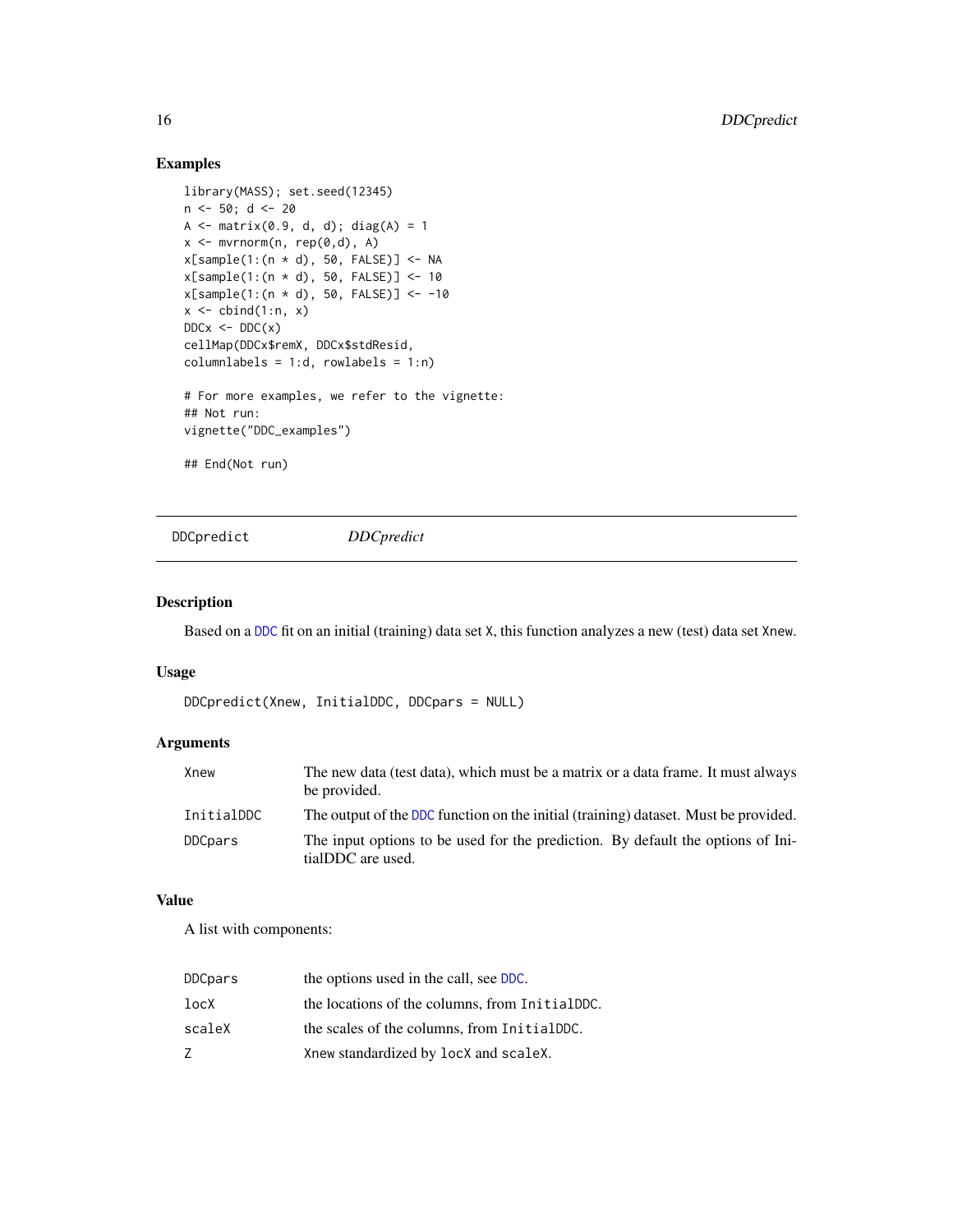# <span id="page-16-0"></span>DDCpredict 17

| nbngbrs     | predictions use a combination of nbngbrs columns.                      |
|-------------|------------------------------------------------------------------------|
| ngbrs       | for each column, the list of its neighbors, from InitialDDC.           |
| robcors     | for each column, the correlations with its neighbors, from InitialDDC. |
| robslopes   | slopes to predict each column by its neighbors, from InitialDDC.       |
| deshrinkage | for each connected column, its deshrinkage factor used in InitialDDC.  |
| Xest        | predicted values for every cell of Xnew.                               |
| scalestres  | scale estimate of the residuals (Xnew - Xest), from InitialDDC.        |
| stdResid    | columnwise standardized residuals of Xnew.                             |
| indcells    | positions of cellwise outliers in Xnew.                                |
| Τi          | outlyingness of rows in Xnew.                                          |
| medTi       | median of the Ti in InitialDDC.                                        |
| madTi       | mad of the Ti in InitialDDC.                                           |
| indrows     | row numbers of the outlying rows in Xnew.                              |
| indNAs      | positions of the NA's in Xnew.                                         |
| indall      | positions of NA's and outlying cells in Xnew.                          |
| Ximp        | Xnew where all cells in indall are imputed by their prediction.        |

# Author(s)

Rousseeuw P.J., Van den Bossche W.

#### References

Hubert, M., Rousseeuw, P.J., Van den Bossche W. (2019). MacroPCA: An all-in-one PCA method allowing for missing values as well as cellwise and rowwise outliers. *Technometrics*, 61(4), 459- 473. [\(link to open access pdf\)](https://www.tandfonline.com/doi/full/10.1080/00401706.2018.1562989)

#### See Also

[checkDataSet](#page-5-1), [cellMap](#page-3-1), [DDC](#page-11-1)

# Examples

```
library(MASS)
set.seed(12345)
n < -100; d < -10A \leq - matrix(0.9, d, d); diag(A) = 1
x \leq -m \text{wrnorm}(n, rep(0,d), A)x[sample(1:(n * d), 50, FALSE)] <- NA
x[sample(1:(n * d), 50, FALSE)] < -10x \le cbind(1:n, x)
DDCx \leftarrow DDC(x)xnew \leq mvrnorm(50, rep(0,d), A)
xnew[sample(1:(50 * d), 50, FALSE)] < -10predict.out <- DDCpredict(xnew, DDCx)
cellMap(xnew, predict.out$stdResid,
```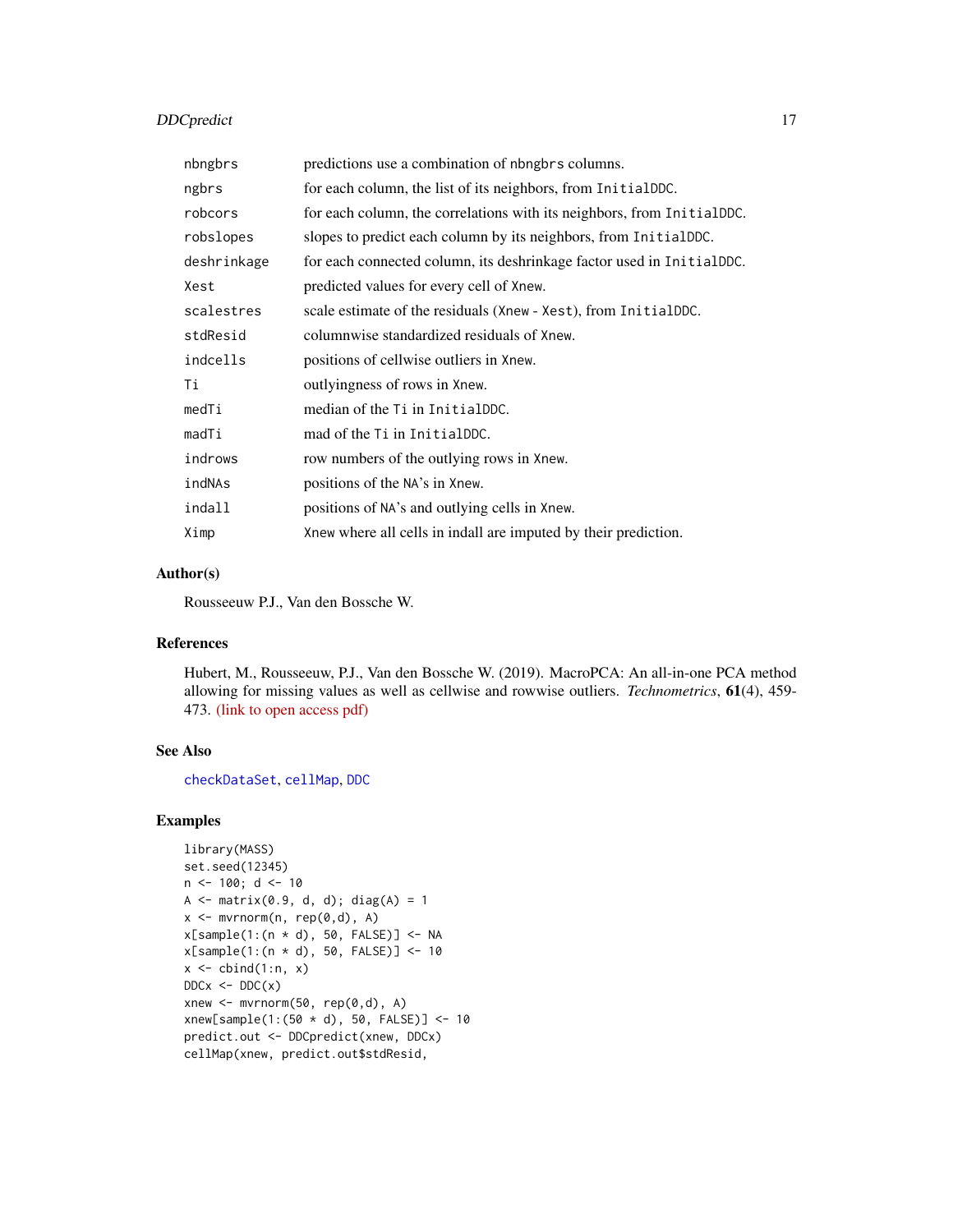<span id="page-17-0"></span>

```
columnlabels = 1:d, rowlabels = 1:50)# For more examples, we refer to the vignette:
## Not run:
vignette("DDC_examples")
## End(Not run)
```
#### <span id="page-17-1"></span>DI *Detection-Imputation algorithm*

# Description

The Detection-Imputation algorithm computes cellwise robust estimates of the center and covariance matrix of a data set X. The algorithm alternates between the detection of cellwise outliers and their imputation combined with re-estimation of the center and covariance matrix. By default, it starts by calling [checkDataSet](#page-5-1) to clean the data.

# Usage

```
DI(X, initEst = "DDCWcov", crit = 0.01, maxits = 10, quant = 0.99,maxCol = 0.25, checkPars = list()
```

| X         | X is the input data, and must be an $n$ by $d$ matrix or a data frame.                                                                                                                                                                                                                                                                                                                                                                                                                                                |  |
|-----------|-----------------------------------------------------------------------------------------------------------------------------------------------------------------------------------------------------------------------------------------------------------------------------------------------------------------------------------------------------------------------------------------------------------------------------------------------------------------------------------------------------------------------|--|
| initEst   | An initial estimator for the center and covariance matrix. Should be one of<br>"DDCWcov" or "TSGS", where the latter refers to the function GSE::TSGS. The<br>default option "DDCWcov" uses the proposal of Raymaekers and Rousseeuw<br>(2020) which is much faster for increasing dimension.                                                                                                                                                                                                                         |  |
| crit      | The algorithm converges when the subsequent estimates of the center and co-<br>variance matrix do not differ more than crit in squared Euclidean norm.                                                                                                                                                                                                                                                                                                                                                                |  |
| maxits    | Maximum number of DI-iterations.                                                                                                                                                                                                                                                                                                                                                                                                                                                                                      |  |
| quant     | The cutoff used to detect cellwise outliers.                                                                                                                                                                                                                                                                                                                                                                                                                                                                          |  |
| maxCol    | The maximum number of cellwise outliers allowed in a column.                                                                                                                                                                                                                                                                                                                                                                                                                                                          |  |
| checkPars | Optional list of parameters used in the call to checkDataSet. The options are:                                                                                                                                                                                                                                                                                                                                                                                                                                        |  |
|           | $\bullet$ coreOnly<br>If TRUE, skip the execution of checkDataset. Defaults to FALSE<br>• numDiscrete<br>A column that takes on numDiscrete or fewer values will be considered<br>discrete and not retained in the cleaned data. Defaults to 5.<br>• fracNA Only retain columns and rows with fewer NAs than this fraction.<br>Defaults to $0.15$ .<br>• precScale<br>Only consider columns whose scale is larger than precScale. Here scale is<br>measured by the median absolute deviation. Defaults to $1e - 12$ . |  |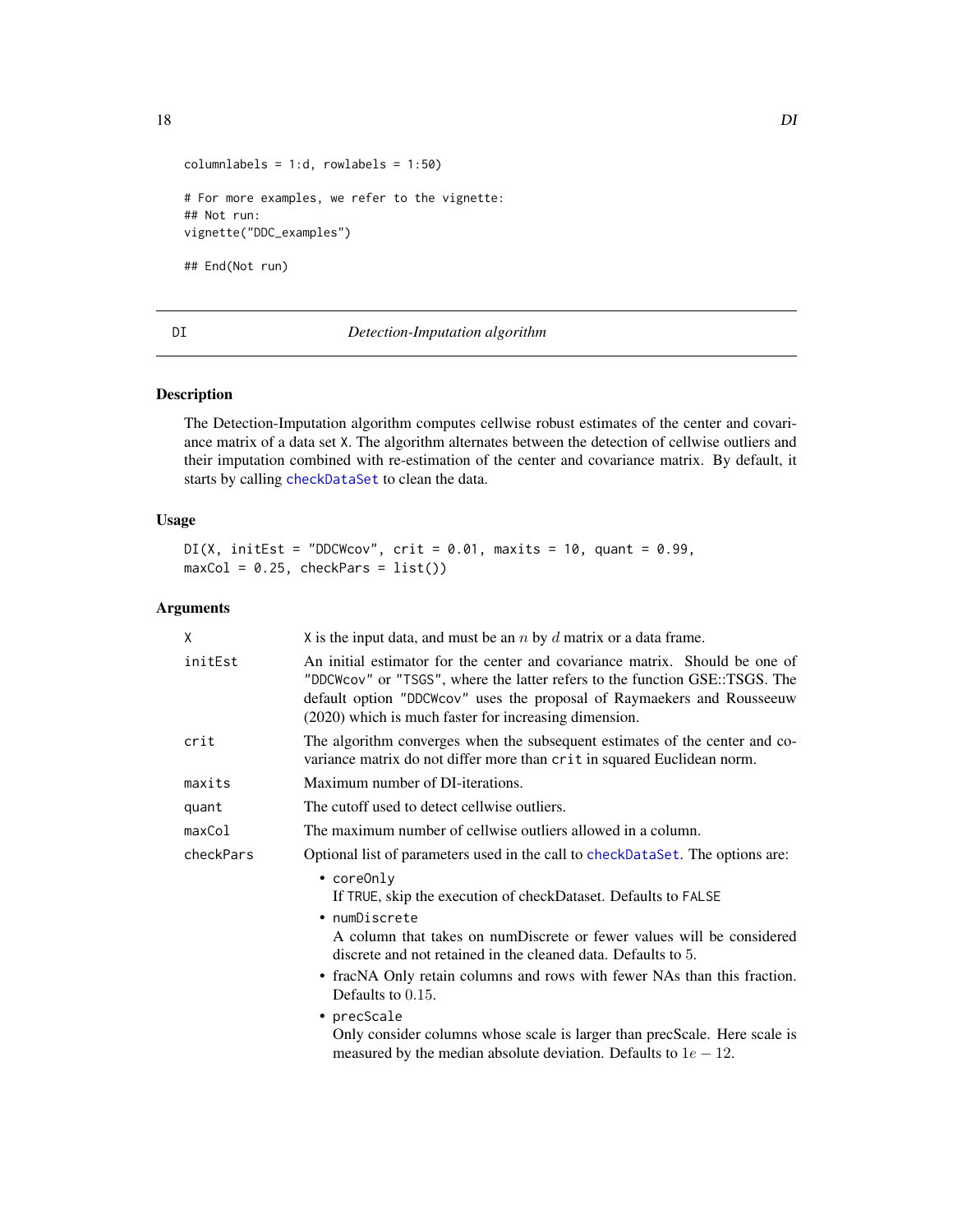# • silent

Whether or not the function progress messages should be suppressed. Defaults to FALSE.

## <span id="page-18-0"></span>Value

A list with components:

• center

The final estimate of the center of the data.

• cov

The final estimate of the covariance matrix.

- nits Number of DI-iterations executed to reach convergence.
- Ximp The imputed data.
- indcells Indices of the cells which were flagged in the analysis.
- indNAs Indices of the NAs in the data.
- Zres Matrix with standardized cellwise residuals of the flagged cells. Contains zeroes in the unflagged cells.
- Zres\_denom Denominator of the standardized cellwise residuals.
- cellPaths

Matrix with the same dimensions as  $X$ , in which each row contains the path of least angle regression through the cells of that row, i.e. the order of the coordinates in the path (1=first, 2=second,...)

• checkDataSet\_out Output of the call to [checkDataSet](#page-5-1) which is used to clean the data.

# Author(s)

J. Raymaekers and P.J. Rousseeuw

# References

J. Raymaekers and P.J. Rousseeuw (2020). Handling cellwise outliers by sparse regression and robust covariance. *Arxiv: 1912.12446*. [\(link to open access pdf\)](https://arxiv.org/abs/1912.12446)

# See Also

[cellHandler](#page-1-1)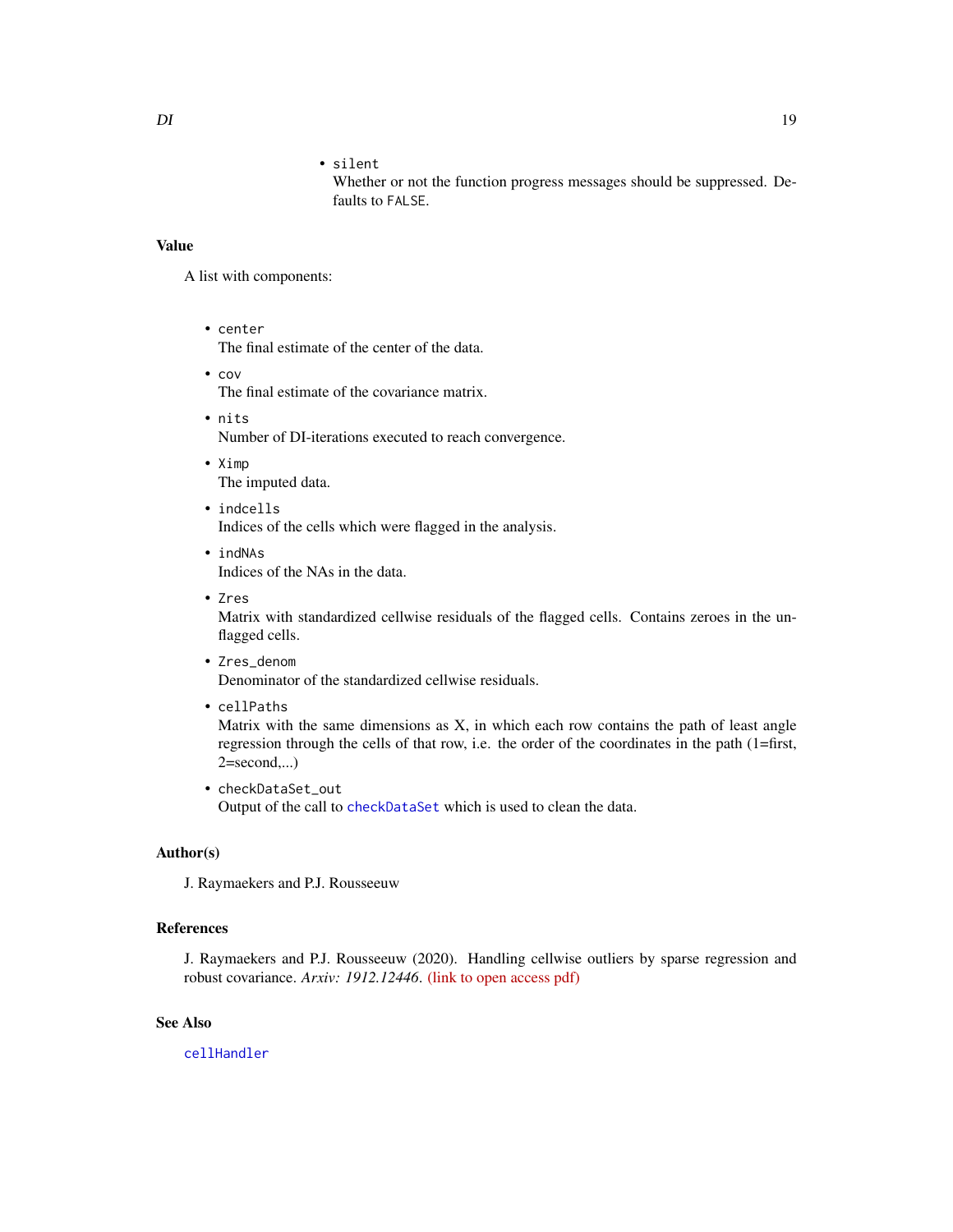# Examples

```
mu < - rep(0, 3)Sigma <- diag(3) * 0.1 + 0.9X <- MASS::mvrnorm(100, mu, Sigma)
DI.out \leftarrow DI(X)DI.out$cov
# For more examples, we refer to the vignette:
## Not run:
vignette("DI_examples")
## End(Not run)
```
<span id="page-19-1"></span>estLocScale *Estimate robust location and scale*

# Description

Estimate a robust location estimate and scale estimate of every column in X.

# Usage

estLocScale(X, type = "wrap", precScale = 1e-12, center = TRUE, alpha = 0.5, nLocScale = 25000, silent = FALSE)

| X         | The input data. It must be an $n$ by $d$ matrix or a data frame.                                                                                                                                                                                                            |
|-----------|-----------------------------------------------------------------------------------------------------------------------------------------------------------------------------------------------------------------------------------------------------------------------------|
| type      | The type of estimators used. One of:                                                                                                                                                                                                                                        |
|           | $\bullet$ "1stepM":<br>The location is the 1-step M-estimator with the biweight psi function. The<br>scale estimator is the 1-step M-estimator using a Huber rho function with<br>$b = 2.5.$                                                                                |
|           | $\bullet$ "mcd":<br>the location is the weighted univariate MCD estimator with cutoff<br>$\sqrt{(qchisq(0.975, 1))}$ . The scale is the corresponding weighted univariate<br>MCD estimator, with a correction factor to make it approximately unbiased<br>at gaussian data. |
|           | $\bullet$ "wrap":<br>Starting from the initial estimates corresponding to option "mcd", the loca-<br>tion is the 1-step M-estimator with the wrapping psi function with $b = 1.5$<br>and $c = 4$ . The scale estimator is the same as in option "mcd".                      |
|           | Defaults to "wrap".                                                                                                                                                                                                                                                         |
| precScale | The precision scale used throughout the algorithm. Defaults to $1e - 12$ .                                                                                                                                                                                                  |
| center    | Whether or not the data has to be centered before calculating the scale. Not in<br>use for type = "mcd". Defaults to TRUE.                                                                                                                                                  |

<span id="page-19-0"></span>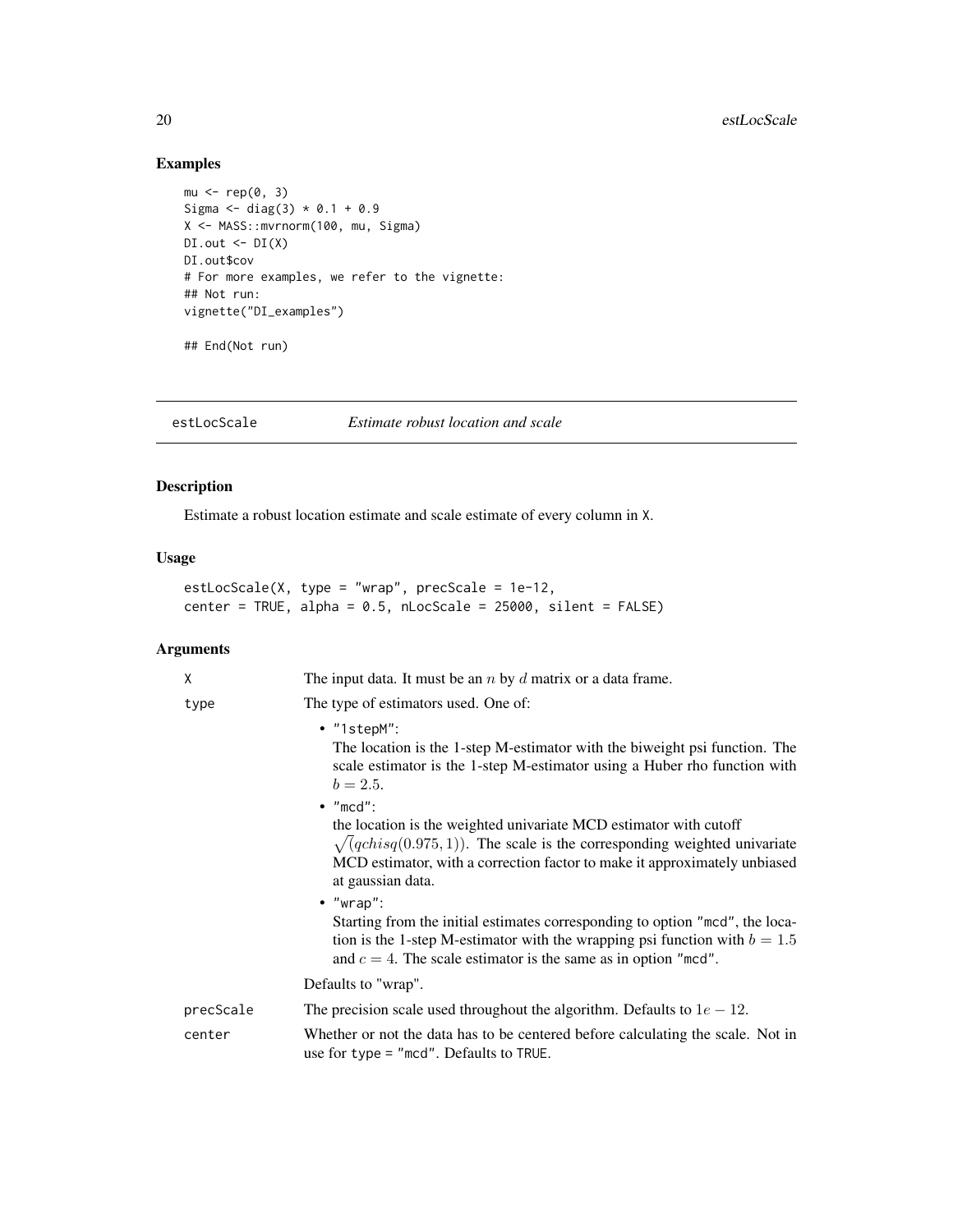#### <span id="page-20-0"></span>estLocScale 21

| alpha     | The value of $\alpha$ in the univariate mcd, must be between 0.5 and 1. The subsetsize<br>is $h = \lceil \alpha n \rceil$ . Only used for type = "mcd". Defaults to $\alpha = 0.5$ .                                                            |
|-----------|-------------------------------------------------------------------------------------------------------------------------------------------------------------------------------------------------------------------------------------------------|
| nLocScale | If $n$ LocScale $\lt n$ , $n$ LocScale observations are sampled to compute the location<br>and scale. This speeds up the computation if $n$ is very large. When nLocScale<br>$= 0$ all observations are used. Defaults to nLocScale $= 25000$ . |
| silent    | Whether or not a warning message should be printed when very small scales are<br>found. Defauts to FALSE.                                                                                                                                       |

# Value

A list with components:

• loc

A vector with the estimated locations.

• scale A vector with the estimated scales.

# Author(s)

Raymaekers, J. and Rousseeuw P.J.

# References

Raymaekers, J., Rousseeuw P.J. (2019). Fast robust correlation for high dimensional data. *Technometrics*, published online. [\(link to open access pdf\)](https://www.tandfonline.com/doi/full/10.1080/00401706.2019.1677270)

# See Also

[wrap](#page-35-1)

# Examples

```
library(MASS)
set.seed(12345)
n = 100; d = 10X = mvrnorm(n, rep(0, 10), diag(10))locScale = estLocScale(X)
# For more examples, we refer to the vignette:
## Not run:
vignette("wrap_examples")
```
## End(Not run)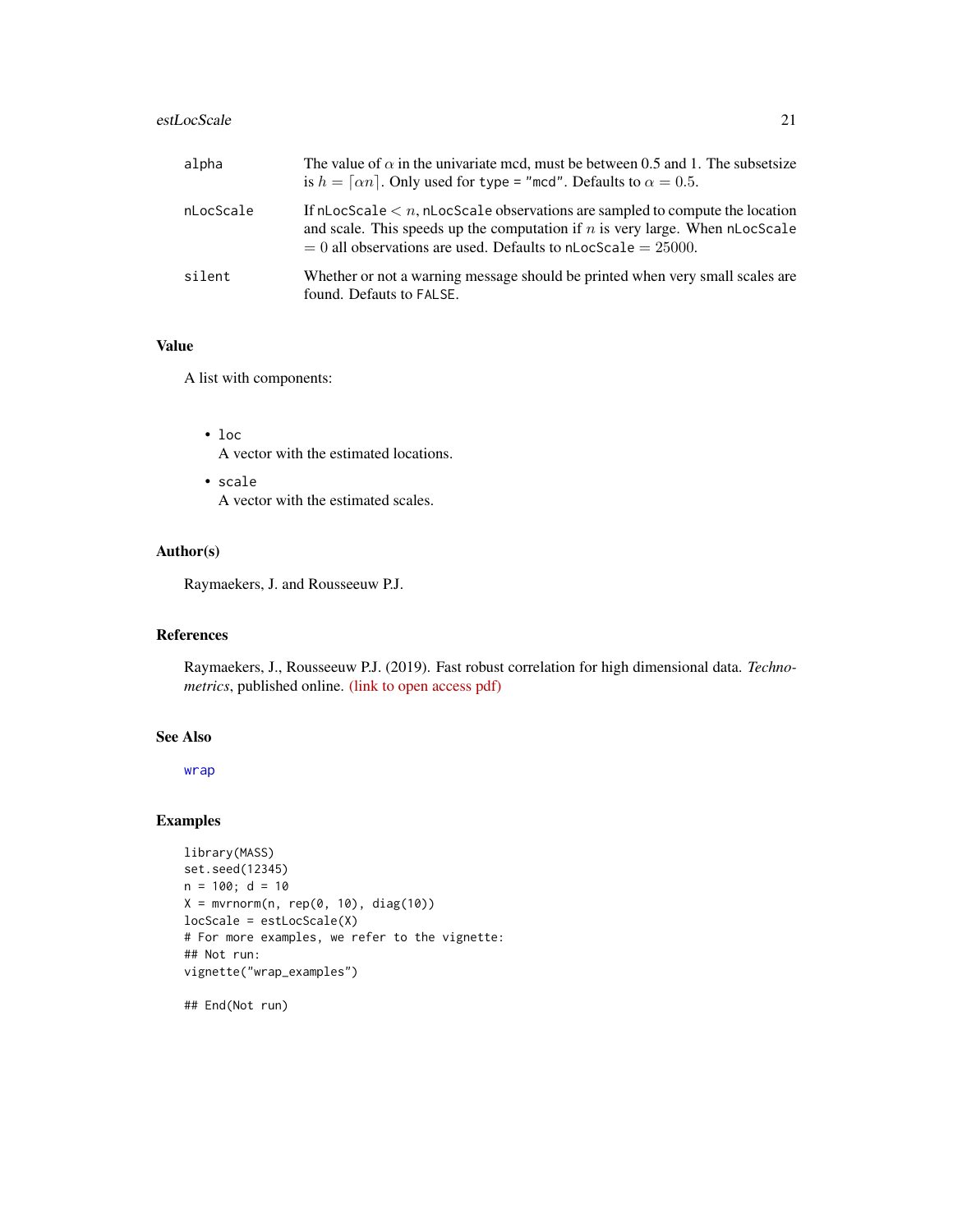<span id="page-21-1"></span><span id="page-21-0"></span>

This function generates correlation matrices frequently used in simulation studies.

#### Usage

```
generateCorMat(d, corrType = "ALYZ", CN = 100, seed = NULL)
```
# Arguments

| d        | The dimension of the correlation matrix. The resulting matrix is $d \times d$ .                                                                                  |
|----------|------------------------------------------------------------------------------------------------------------------------------------------------------------------|
| corrType | The type of correlation matrix to be generated. Should be one of:                                                                                                |
|          | • "ALYZ": Generates a correlation matrix as in Agostinelli et. al (2015).<br>• "A09": Generates the correlation matrix defined by $\rho_{ih} = (-0.9)^{ h-j }$ . |
|          | Note that the option "ALYZ" produces a randomly generated correlation matrix.                                                                                    |
| CN.      | Condition number of the correlation matrix. Only used for corrType = $"ALYZ"$ .                                                                                  |
| seed     | Seed used in set. seed before generating the correlation matrix. Only relevant<br>for corrType = $"ALYZ"$ .                                                      |

#### Value

A  $d \times d$  correlation matrix of the given type.

# Author(s)

J. Raymaekers and P.J. Rousseeuw

# References

C. Agostinelli, Leung, A., Yohai, V. J., and Zamar, R. H. (2015). Robust Estimation of Multivariate Location and Scatter in the Presence of Cellwise and Casewise Contamination. *Test*, 24, 441-461.

Rousseeuw, P.J., Van den Bossche W. (2018). Detecting Deviating Data Cells. *Technometrics*, 60(2), 135-145. [\(link to open access pdf\)](https://www.tandfonline.com/doi/full/10.1080/00401706.2017.1340909)

J. Raymaekers and P.J. Rousseeuw (2020). Handling cellwise outliers by sparse regression and robust covariance. *Arxiv: 1912.12446*. [\(link to open access pdf\)](https://arxiv.org/abs/1912.12446)

#### See Also

[generateData](#page-22-1)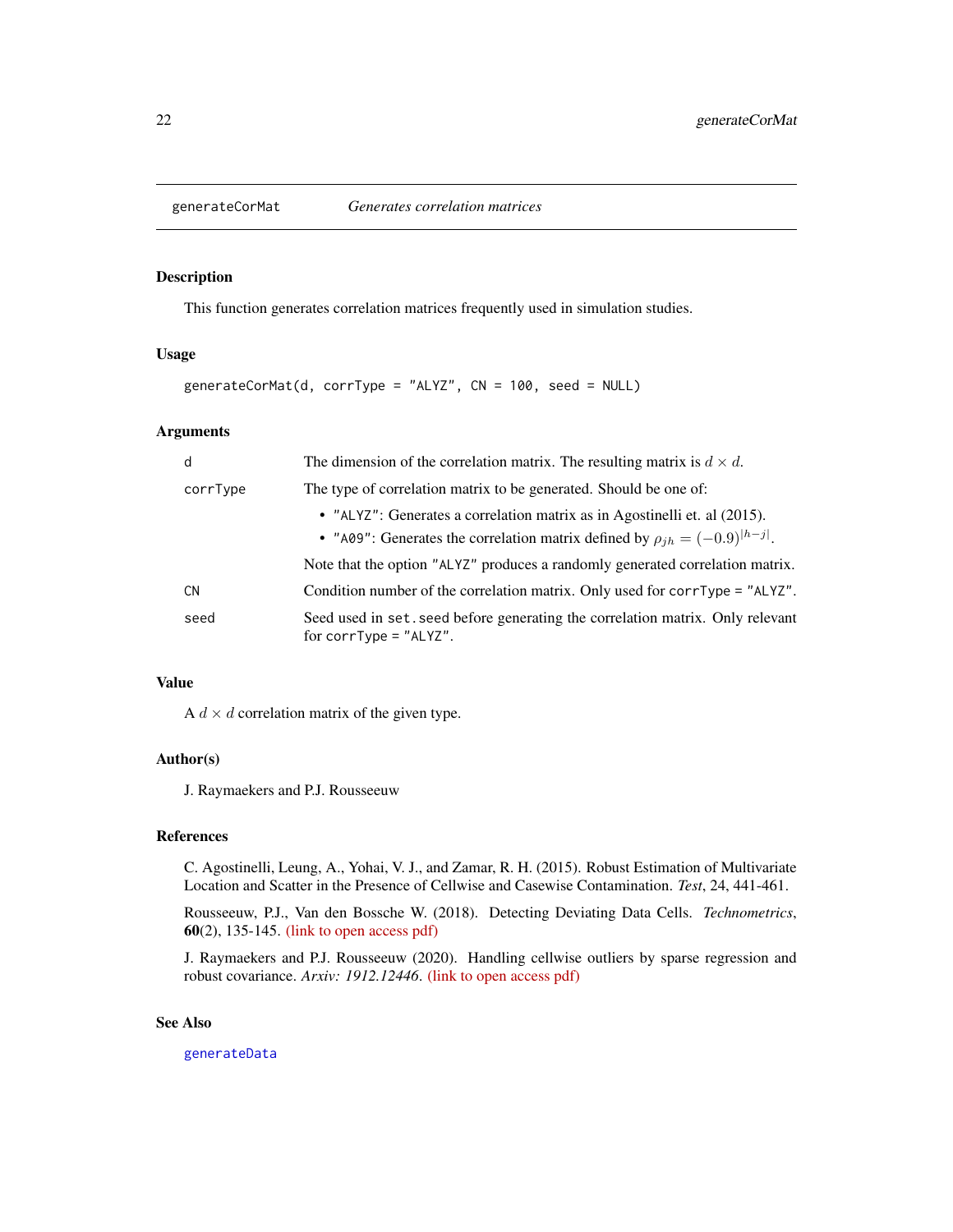# <span id="page-22-0"></span>generateData 23

# Examples

```
d <- 5
Sigma <- generateCorMat(d, corrType = "ALYZ", seed = 1)
Sigma
```
<span id="page-22-1"></span>generateData *Generates artificial datasets with outliers*

# Description

This function generates multivariate normal datasets with several possible types of outliers. It is used in several simulation studies. For a detailed description, see the referenced papers.

# Usage

```
generateData(n, d, mu, Sigma, perout, gamma,
             outlierType = "casewise", seed = NULL)
```

| The number of observations                                                                                                                                                                                                                                                                                                                                                                                                                          |
|-----------------------------------------------------------------------------------------------------------------------------------------------------------------------------------------------------------------------------------------------------------------------------------------------------------------------------------------------------------------------------------------------------------------------------------------------------|
| The dimension of the data.                                                                                                                                                                                                                                                                                                                                                                                                                          |
| The center of the clean data.                                                                                                                                                                                                                                                                                                                                                                                                                       |
| The covariance matrix of the clean data. Could be obtained from generateCorMat.                                                                                                                                                                                                                                                                                                                                                                     |
| The type of contamination to be generated. Should be one of:                                                                                                                                                                                                                                                                                                                                                                                        |
| • "casewise": Generates point contamination in the direction of the last<br>eigenvector of Sigma.                                                                                                                                                                                                                                                                                                                                                   |
| • "cellwisePlain": Generates cellwise contamination by randomly replac-<br>ing a number of cells by gamma.                                                                                                                                                                                                                                                                                                                                          |
| • "cellwiseStructured": Generates cellwise contamination by first ran-<br>domly sampling contaminated cells, after which for each row, they are re-<br>placed by a multiple of the smallest eigenvector of Sigma restricted to the<br>dimensions of the contaminated cells.                                                                                                                                                                         |
| • "both": combines "casewise" and "cellwiseStructured".                                                                                                                                                                                                                                                                                                                                                                                             |
| The percentage of generated outliers. For outlier Type = "casewise" this is<br>a fraction of rows. For outlierType = "cellWisePlain" or outlierType =<br>"cellWiseStructured", a fraction of perout cells are replaced by contami-<br>nated cells. For outlier Type = "both", a fraction of $0.5*$ perout of rowwise<br>outliers is generated, after which the remaining data is contaminated with a frac-<br>tion of $0.5*$ perout outlying cells. |
| How far outliers are from the center of the distribution.                                                                                                                                                                                                                                                                                                                                                                                           |
| Seed used to generate the data.                                                                                                                                                                                                                                                                                                                                                                                                                     |
|                                                                                                                                                                                                                                                                                                                                                                                                                                                     |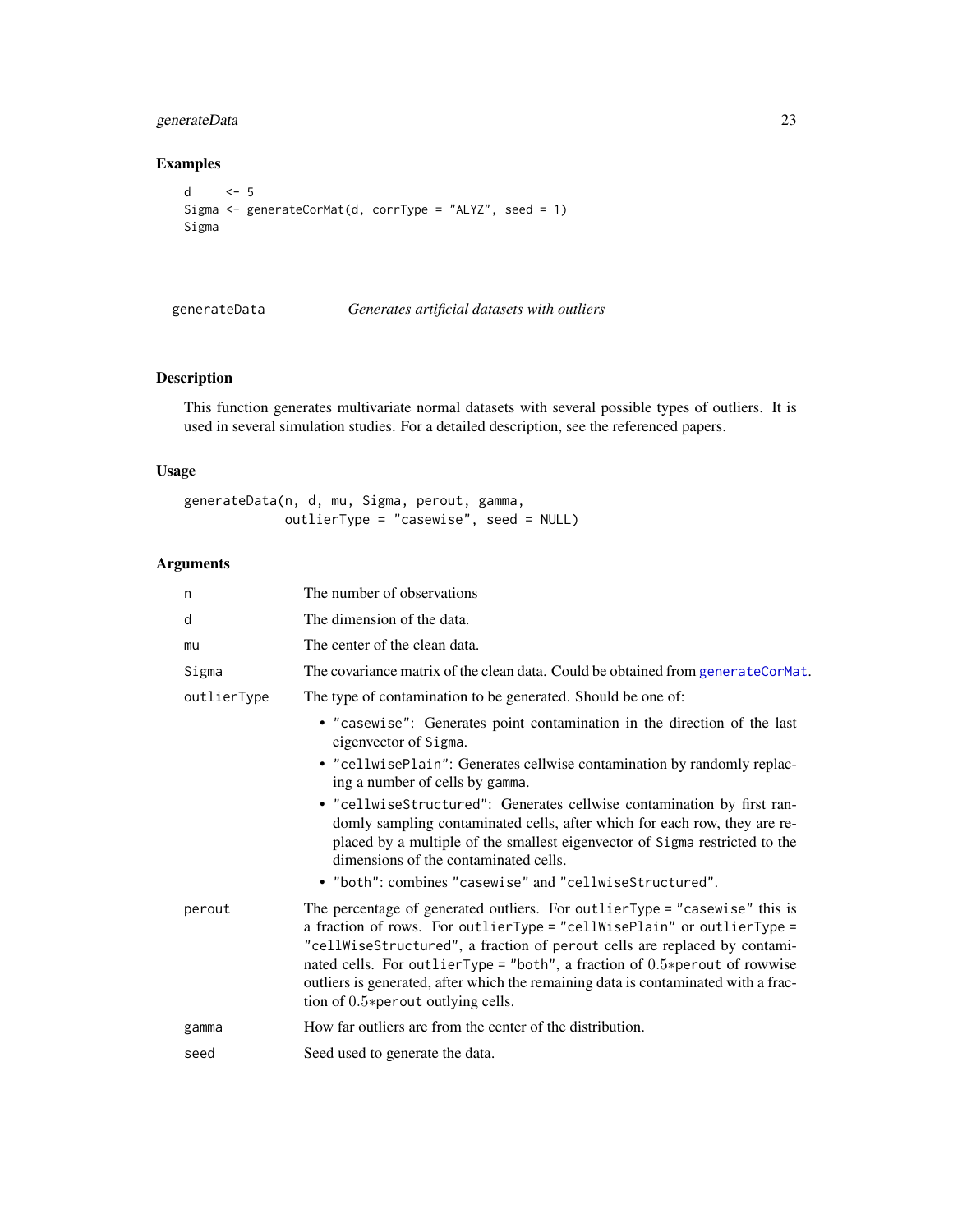# Value

A list with components:

# • X

The generated data matrix of size  $n \times d$ .

- indcells A vector with the indices of the contaminated cells.
- indrows A vector with the indices of the rowwise outliers.

# Author(s)

J. Raymaekers and P.J. Rousseeuw

# References

C. Agostinelli, Leung, A., Yohai, V. J., and Zamar, R. H. (2015). Robust Estimation of Multivariate Location and Scatter in the Presence of Cellwise and Casewise Contamination. *Test*, 24, 441-461.

Rousseeuw, P.J., Van den Bossche W. (2018). Detecting Deviating Data Cells. *Technometrics*, 60(2), 135-145. [\(link to open access pdf\)](https://www.tandfonline.com/doi/full/10.1080/00401706.2017.1340909)

J. Raymaekers and P.J. Rousseeuw (2020). Handling cellwise outliers by sparse regression and robust covariance. *Arxiv: 1912.12446*. [\(link to open access pdf\)](https://arxiv.org/abs/1912.12446)

# See Also

[generateCorMat](#page-21-1)

# Examples

```
n <- 100
d <- 5
mu \leq rep(0, d)
Sigma \leftarrow diag(d)
perout <-0.1gamma <- 10
data <- generateData(n, d, mu, Sigma, perout, gamma, outlierType = "cellwisePlain", seed = 1)
pairs(data$X)
data$indcells
```
ICPCA *Iterative Classical PCA*

#### Description

This function carries out classical PCA when the data may contain missing values, by an iterative algorithm. It is based on a Matlab function from the Missing Data Imputation Toolbox v1.0 by A. Folch-Fortuny, F. Arteaga and A. Ferrer.

<span id="page-23-0"></span>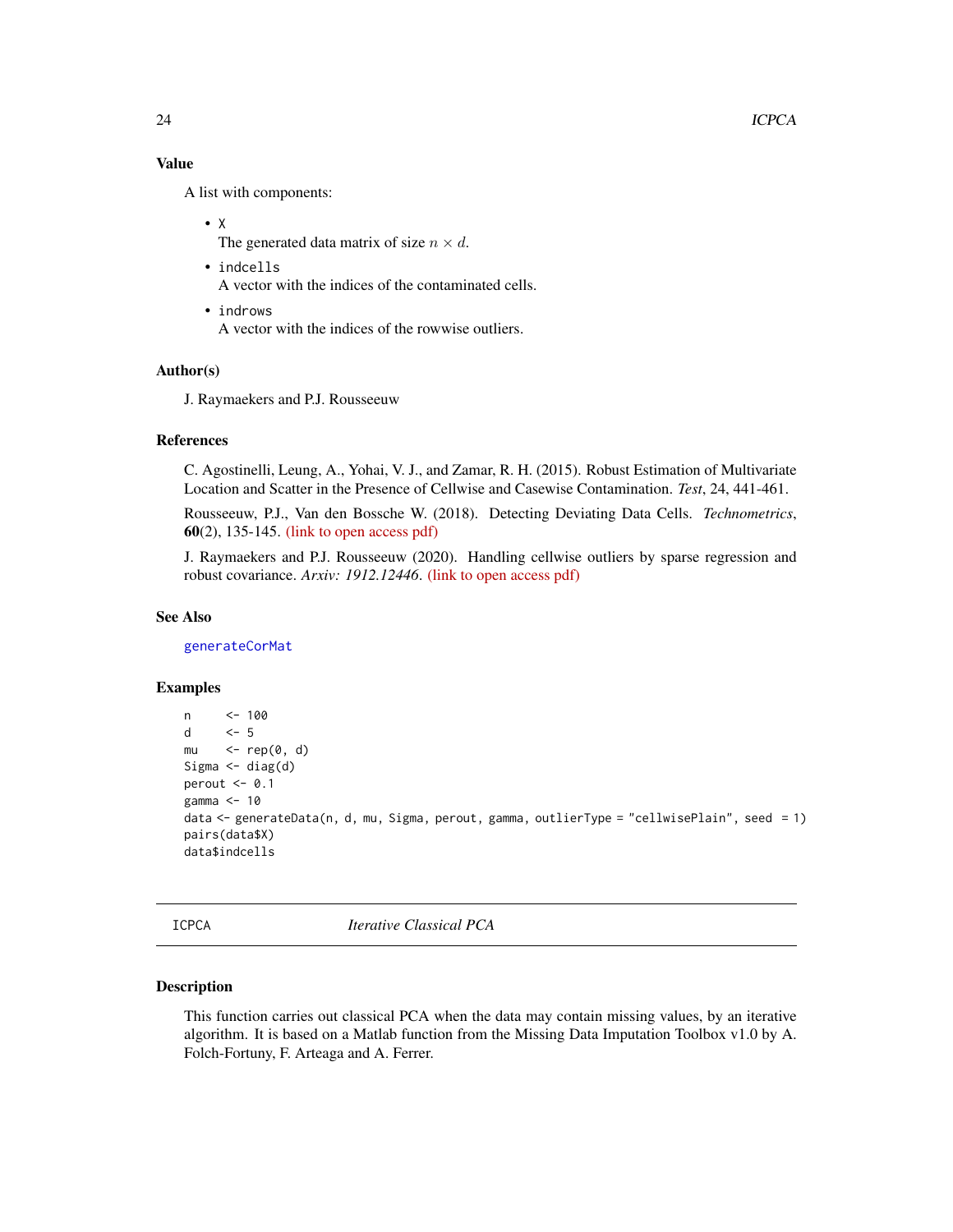#### ICPCA 25

# Usage

 $ICPCA(X, k, scale = FALSE, maxiter = 20, tol = 0.005,$  $tolProb = 0.99, distprob = 0.99)$ 

# Arguments

| X        | the input data, which must be a matrix or a data frame. It may contain NA's. It<br>must always be provided.                                                                                                                                                                                                                                                                                                                                                                           |
|----------|---------------------------------------------------------------------------------------------------------------------------------------------------------------------------------------------------------------------------------------------------------------------------------------------------------------------------------------------------------------------------------------------------------------------------------------------------------------------------------------|
| k        | the desired number of principal components                                                                                                                                                                                                                                                                                                                                                                                                                                            |
| scale    | a value indicating whether and how the original variables should be scaled. If<br>scale=FALSE (default) or scale=NULL no scaling is performed (and a vector of<br>1s is returned in the \$scaleX slot). If scale=TRUE the variables are scaled to<br>have a standard deviation of 1. Alternatively scale can be a function like mad,<br>or a vector of length equal to the number of columns of x. The resulting scale<br>estimates are returned in the \$scale X slot of the output. |
| maxiter  | maximum number of iterations. Default is 20.                                                                                                                                                                                                                                                                                                                                                                                                                                          |
| tol      | tolerance for iterations. Default is 0.005.                                                                                                                                                                                                                                                                                                                                                                                                                                           |
| tolProb  | tolerance probability for residuals. Defaults to 0.99.                                                                                                                                                                                                                                                                                                                                                                                                                                |
| distprob | probability determining the cutoff values for orthogonal and score distances.<br>Default is 0.99.                                                                                                                                                                                                                                                                                                                                                                                     |

# Value

A list with components:

| scaleX      | the scales of the columns of X.                                             |
|-------------|-----------------------------------------------------------------------------|
| k           | the number of principal components.                                         |
| loadings    | the columns are the k loading vectors.                                      |
| eigenvalues | the k eigenvalues.                                                          |
| center      | vector with the fitted center.                                              |
| covmatrix   | estimated covariance matrix.                                                |
| Ιt          | number of iteration steps.                                                  |
| diff        | convergence criterion.                                                      |
| X.NAimp     | data with all NA's imputed.                                                 |
| scores      | scores of X.NAimp.                                                          |
| 0D          | orthogonal distances of the rows of X.NAimp.                                |
| cutoffOD    | cutoff value for the OD.                                                    |
| <b>SD</b>   | score distances of the rows of X.NAimp.                                     |
| cutoffSD    | cutoff value for the SD.                                                    |
| indrows     | row numbers of rowwise outliers.                                            |
| residScale  | scale of the residuals.                                                     |
| stdResid    | standardized residuals. Note that these are NA for all missing values of X. |
| indcells    | indices of cellwise outliers.                                               |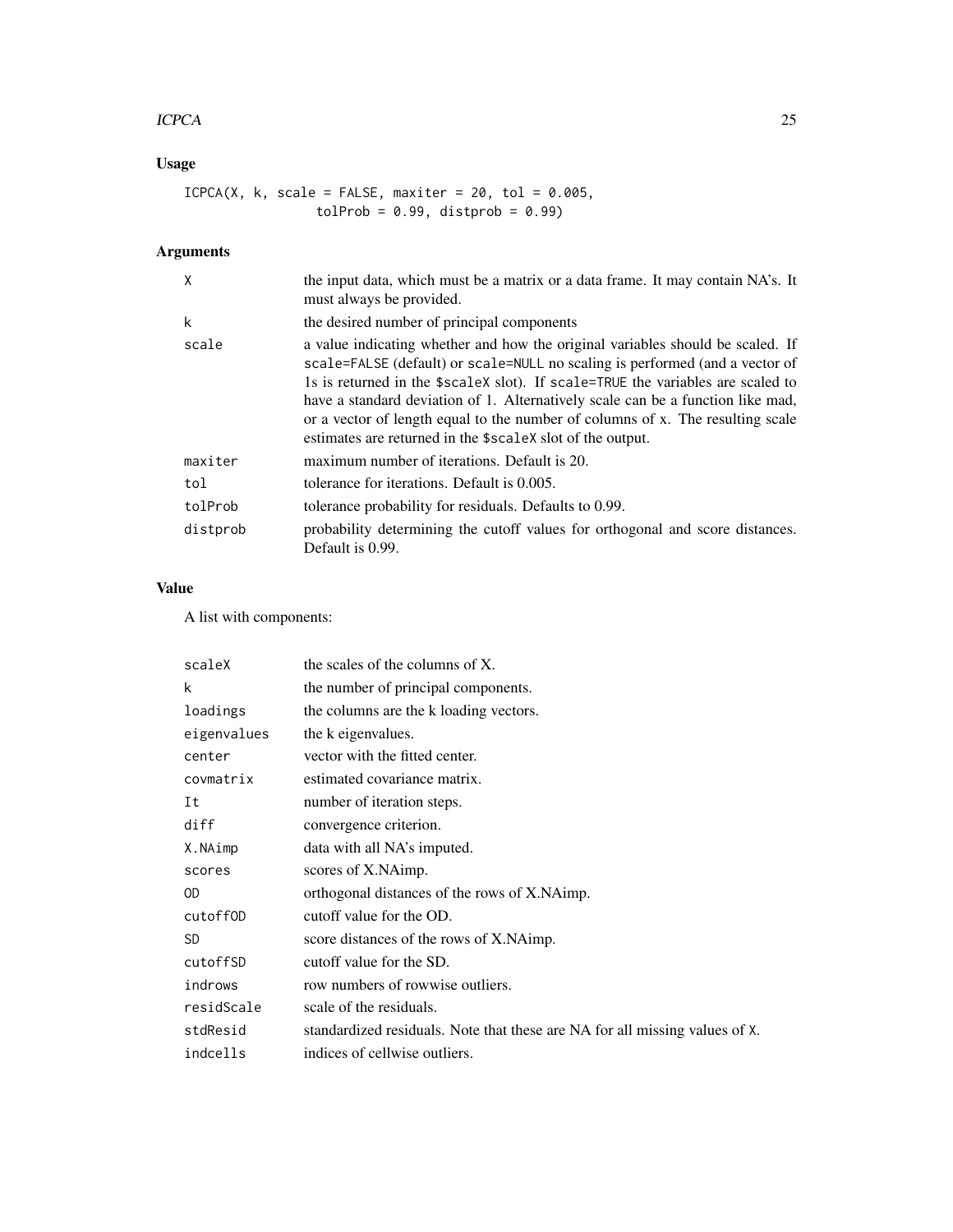# Author(s)

Wannes Van Den Bossche

#### References

Folch-Fortuny, A., Arteaga, F., Ferrer, A. (2016). Missing Data Imputation Toolbox for MATLAB. *Chemometrics and Intelligent Laboratory Systems*, 154, 93-100.

# Examples

```
library(MASS)
set.seed(12345)
n <- 100; d <- 10
A <- diag(d) * 0.1 + 0.9x \leq -m \text{wrnorm}(n, rep(\emptyset, d), A)x[sample(1:(n * d), 100, FALSE)] <- NA
ICPCA.out < -ICPCA(x, k = 2)plot(ICPCA.out$scores)
```
<span id="page-25-1"></span>MacroPCA *MacroPCA*

# Description

This function performs the MacroPCA algorithm, which can deal with Missing values and Cellwise and Rowwise Outliers. Note that this function first calls [checkDataSet](#page-5-1) and analyzes the remaining cleaned data.

# Usage

MacroPCA $(X, k = 0, \text{MacroPCA}$ pars = NULL)

| $\times$     | X is the input data, and must be an $n$ by $d$ matrix or a data frame.                                                                                                                                                                                                                                                            |
|--------------|-----------------------------------------------------------------------------------------------------------------------------------------------------------------------------------------------------------------------------------------------------------------------------------------------------------------------------------|
| k            | k is the desired number of principal components. If $k = 0$ or $k = NULL$ , the algo-<br>rithm will compute the percentage of explained variability for k upto kmax and<br>show a scree plot, and suggest to choose a value of k such that the cumulative<br>percentage of explained variability is at least 80 $\%$ .            |
| MacroPCApars | A list of available options detailed below. If MacroPCApars = NULL the de-<br>faults below are used.                                                                                                                                                                                                                              |
|              | • DDCpars<br>A list with parameters for the first step of the MacroPCA algorithm (for the<br>complete list see the function DDC). Default is NULL.<br>$\bullet$ kmax<br>The maximal number of principal components to compute. Default is kmax<br>$=$ 10. If k is provided kmax does not need to be specified, unless k is larger |
|              | than 10 in which case you need to set kmax high enough.                                                                                                                                                                                                                                                                           |

<span id="page-25-0"></span>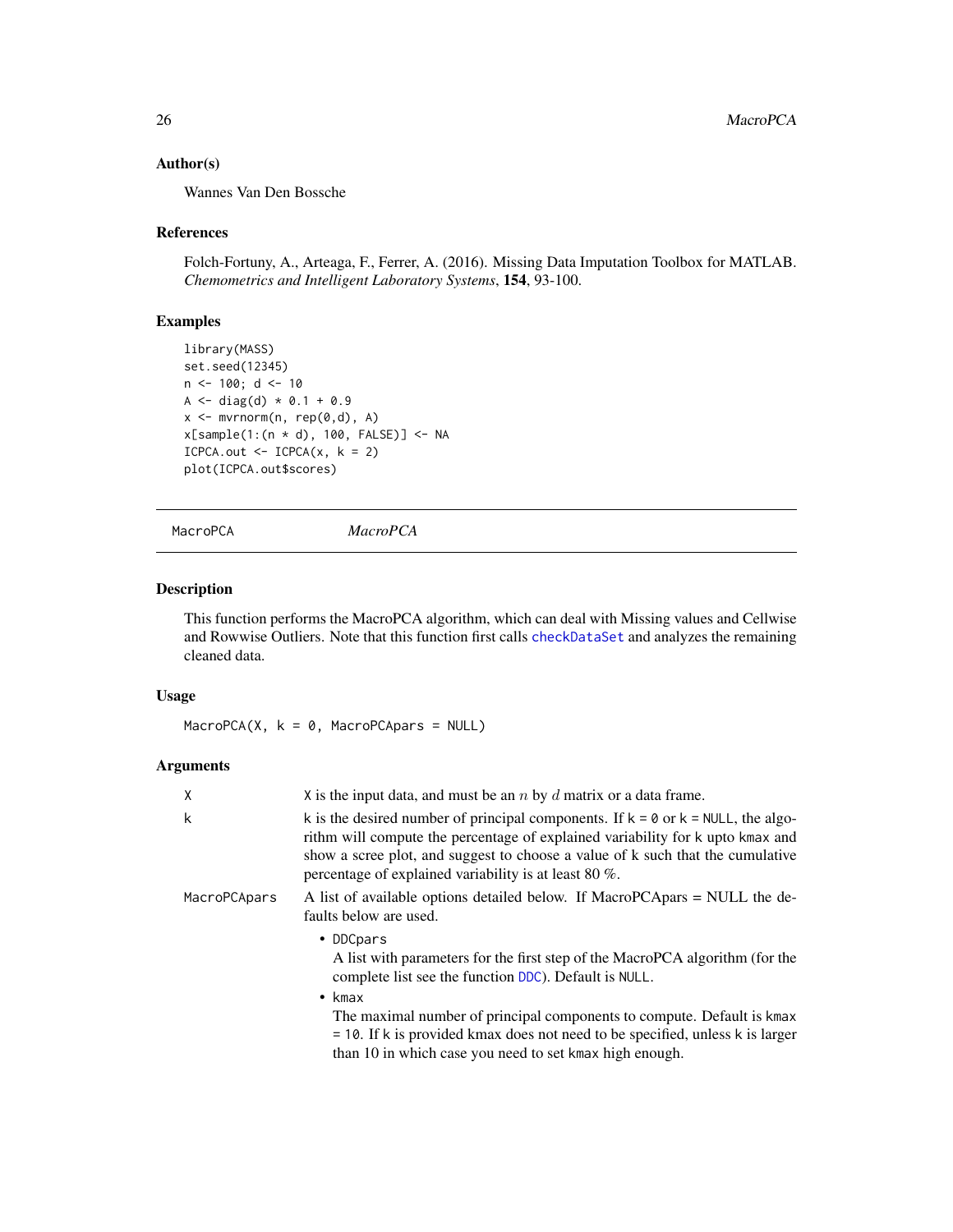• alpha

This is the coverage, i.e. the fraction of rows the algorithm should give full weight. Alpha should be between 0.50 and 1, the default is 0.50.

• scale

A value indicating whether and how the original variables should be scaled. If scale = FALSE or scale = NULL no scaling is performed (and a vector of 1s is returned in the \$scaleX slot). If scale = TRUE (default) the data are scaled by a 1-step M-estimator of scale with the Tukey biweight weight function to have a robust scale of 1. Alternatively scale can be a vector of length equal to the number of columns of x. The resulting scale estimates are returned in the \$scaleX slot of the MacroPCA output.

• maxdir

The maximal number of random directions to use for computing the outlyingness of the data points. Default is maxdir = 250. If the number  $n$  of observations is small all  $n * (n - 1)/2$  pairs of observations are used.

• distprob

The quantile determining the cutoff values for orthogonal and score distances. Default is 0.99.

• silent

If TRUE, statements tracking the algorithm's progress will not be printed. Defaults to FALSE.

• maxiter

Maximum number of iterations. Default is 20.

• tol

Tolerance for iterations. Default is 0.005.

• bigOutput whether to compute and return NAimp, Cellimp and Fullimp. Defaults to TRUE.

#### Value

A list with components:

| MacroPCApars | the options used in the call.                                                                   |
|--------------|-------------------------------------------------------------------------------------------------|
| remX         | Cleaned data after checkDataSet.                                                                |
| DDC.         | results of the first step of MacroPCA. These are needed to run MacroPCA predict<br>on new data. |
| scaleX       | the scales of the columns of X.                                                                 |
| k            | the number of principal components.                                                             |
| loadings     | the columns are the k loading vectors.                                                          |
| eigenvalues  | the k eigenvalues.                                                                              |
| center       | vector with the fitted center.                                                                  |
| alpha        | alpha from the input.                                                                           |
| h            | h (computed from alpha).                                                                        |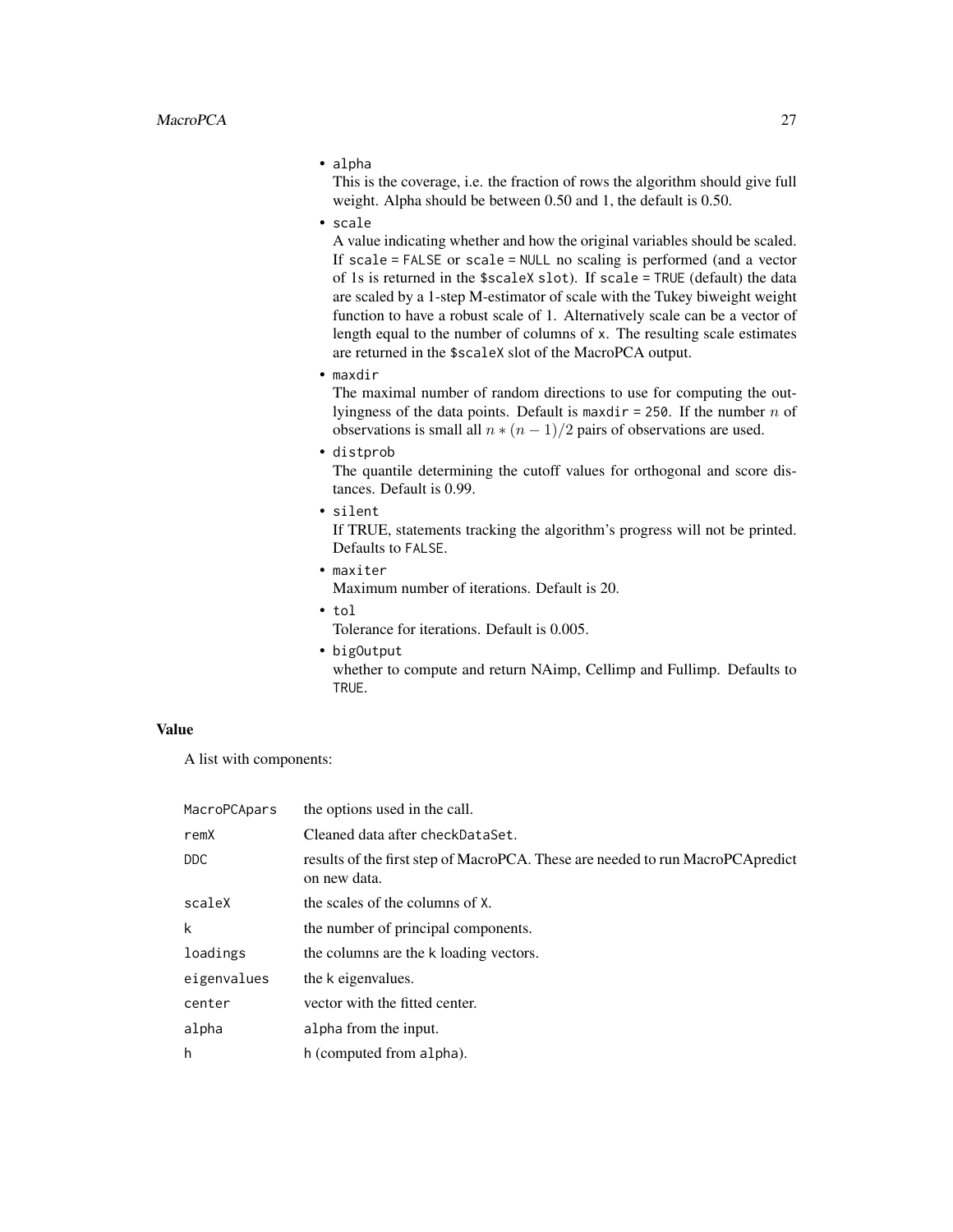<span id="page-27-0"></span>

| Ιt         | number of iteration steps.                                                  |
|------------|-----------------------------------------------------------------------------|
| diff       | convergence criterion.                                                      |
| X.NAimp    | data with all NA's imputed by MacroPCA.                                     |
| scores     | scores of X. NAimp.                                                         |
| OD         | orthogonal distances of the rows of X. NAimp.                               |
| cutoff0D   | cutoff value for the OD.                                                    |
| SD         | score distances of the rows of X. NAimp.                                    |
| cutoffSD   | cutoff value for the SD.                                                    |
| indrows    | row numbers of rowwise outliers.                                            |
| residScale | scale of the residuals.                                                     |
| stdResid   | standardized residuals. Note that these are NA for all missing values of X. |
| indcells   | indices of cellwise outliers.                                               |
| NAimp      | various results for the NA-imputed data.                                    |
| Cellimp    | various results for the cell-imputed data.                                  |
| Fullimp    | various result for the fully imputed data.                                  |
|            |                                                                             |

# Author(s)

Rousseeuw P.J., Van den Bossche W.

#### References

Hubert, M., Rousseeuw, P.J., Van den Bossche W. (2019). MacroPCA: An all-in-one PCA method allowing for missing values as well as cellwise and rowwise outliers. *Technometrics*, 61(4), 459- 473. [\(link to open access pdf\)](https://www.tandfonline.com/doi/full/10.1080/00401706.2018.1562989)

#### See Also

[checkDataSet](#page-5-1), [cellMap](#page-3-1), [DDC](#page-11-1)

#### Examples

```
library(MASS)
set.seed(12345)
n < -50; d < -10A \leq - matrix(0.9, d, d); diag(A) = 1
x <- mvrnorm(n, rep(0,d), A)
x[sample(1:(n * d), 50, FALSE)] <- NA
x[sample(1:(n * d), 50, FALSE)] <- 10
x \leftarrow \text{cbind}(1:n, x)MacroPCA.out <- MacroPCA(x, 2)
cellMap(MacroPCA.out$remX, MacroPCA.out$stdResid,
columnlabels = 1:d, rowlabels = 1:n)# For more examples, we refer to the vignette:
## Not run:
vignette("MacroPCA_examples")
```
## End(Not run)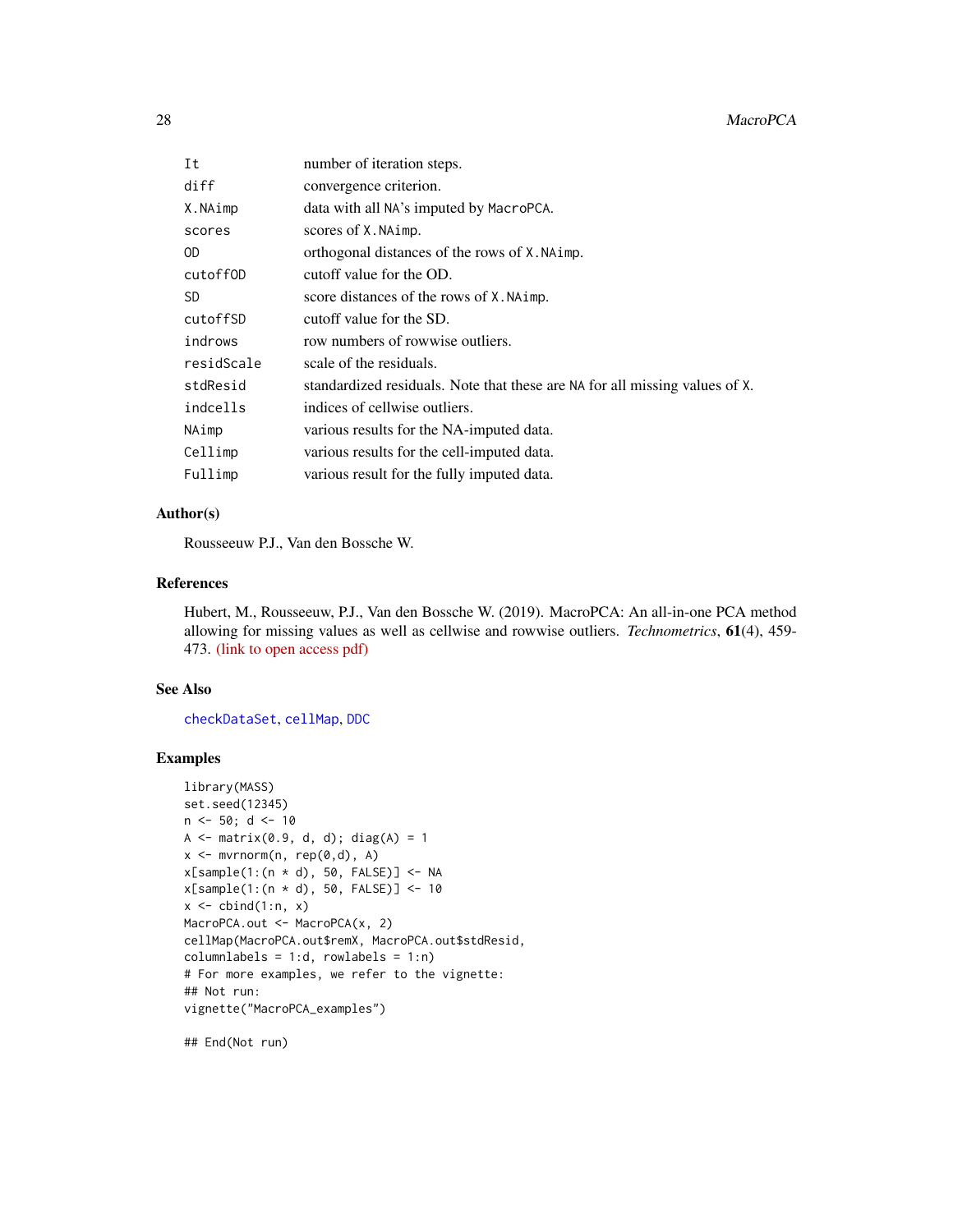<span id="page-28-0"></span>Based on a [MacroPCA](#page-25-1) fit of an initial (training) data set X, this function analyzes a new (test) data set Xnew.

# Usage

```
MacroPCApredict(Xnew, InitialMacroPCA, MacroPCApars = NULL)
```
# Arguments

| Xnew            | The new data (test data), which must be a matrix or a data frame. It must always                                                                                      |
|-----------------|-----------------------------------------------------------------------------------------------------------------------------------------------------------------------|
|                 | be provided.                                                                                                                                                          |
| InitialMacroPCA |                                                                                                                                                                       |
|                 | The output of the MacroPCA function on the initial (training) dataset. Must be<br>provided.                                                                           |
| MacroPCApars    | The input options to be used for the prediction. By default the options of Initial-<br>MacroPCA are used. For the complete list of options see the function MacroPCA. |

# Value

A list with components:

| MacroPCApars | the options used in the call.                 |
|--------------|-----------------------------------------------|
| scaleX       | the scales of the columns of X.               |
| k            | the number of principal components.           |
| loadings     | the columns are the k loading vectors.        |
| eigenvalues  | the k eigenvalues.                            |
| center       | vector with the fitted center.                |
| Ιt           | number of iteration steps.                    |
| diff         | convergence criterion.                        |
| X.NAimp      | Xnew with all NA's imputed by MacroPCA.       |
| scores       | scores of X. NAimp.                           |
| 0D           | orthogonal distances of the rows of X. NAimp. |
| cutoff0D     | cutoff value for the OD.                      |
| <b>SD</b>    | score distances of the rows of X. NAimp.      |
| cutoffSD     | cutoff value for the SD.                      |
| indrows      | row numbers of rowwise outliers.              |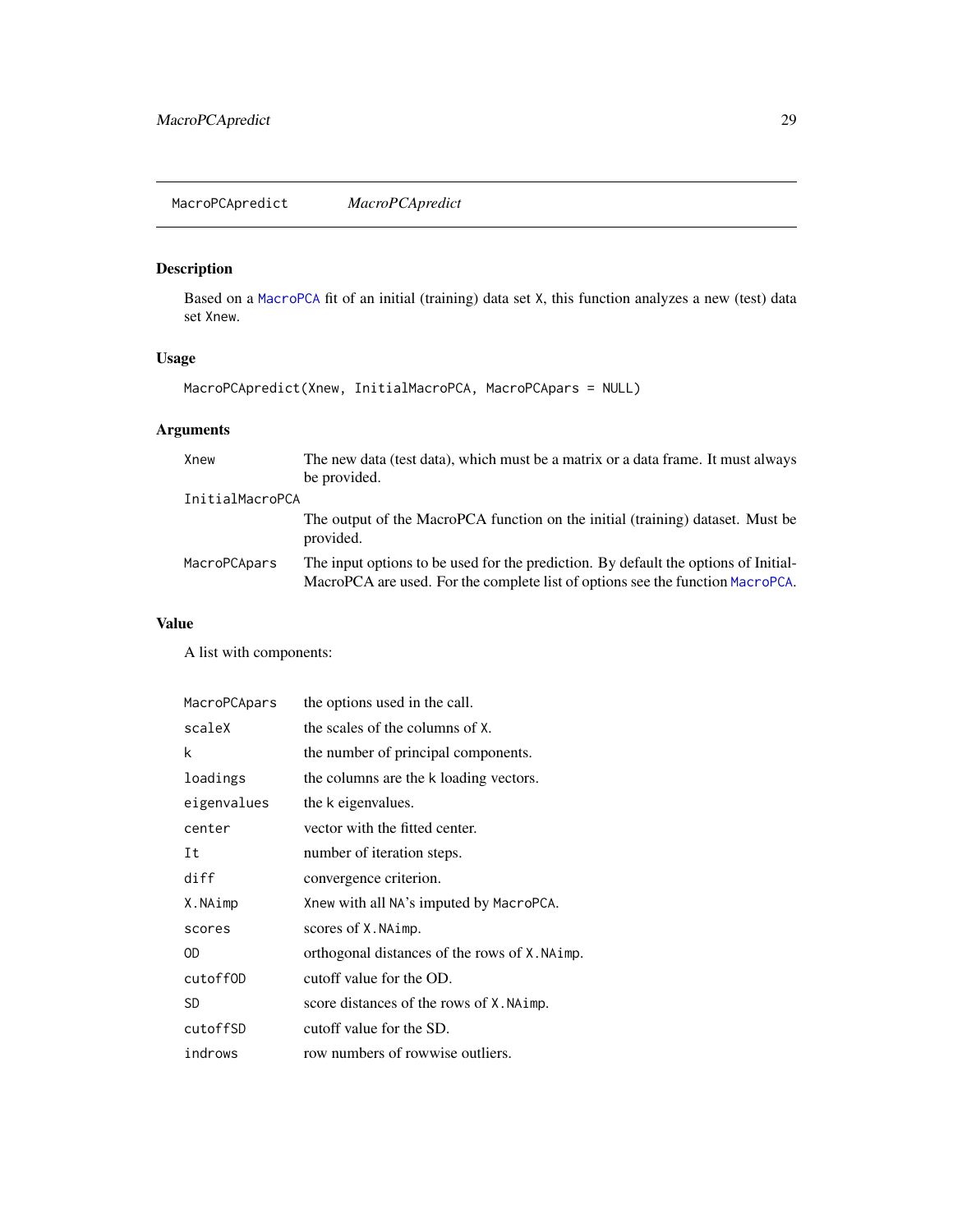<span id="page-29-0"></span>

| residScale | scale of the residuals.                                                                              |
|------------|------------------------------------------------------------------------------------------------------|
| stdResid   | standardized residuals. Note that these are NA for all missing values of Xnew.                       |
| indcells   | indices of cellwise outliers.                                                                        |
| NAimp      | various results for the NA-imputed data.                                                             |
| Cellimp    | various results for the cell-imputed data.                                                           |
| Fullimp    | various result for the fully imputed data.                                                           |
| DDC.       | result of DDC predict which is the first step of MacroPCA predict. See the func-<br>tion DDCpredict. |

#### Author(s)

Rousseeuw P.J., Van den Bossche W.

# References

Hubert, M., Rousseeuw, P.J., Van den Bossche W. (2019). MacroPCA: An all-in-one PCA method allowing for missing values as well as cellwise and rowwise outliers. *Technometrics*, 61(4), 459- 473. [\(link to open access pdf\)](https://www.tandfonline.com/doi/full/10.1080/00401706.2018.1562989)

# See Also

[checkDataSet](#page-5-1), [cellMap](#page-3-1), [DDC](#page-11-1), [DDCpredict](#page-15-1), [MacroPCA](#page-25-1)

# Examples

```
library(MASS)
set.seed(12345)
n <- 50; d <- 10
A <- matrix(0.9, d, d); diag(A) = 1
x \leq -m \text{wronom}(n, rep(0,d), A)x[sample(1:(n * d), 50, FALSE)] <- NA
x[sample(1:(n * d), 50, FALSE)] <- 10
x \leftarrow \text{cbind}(1:n, x)MacroPCA.out <- MacroPCA(x, 2)
xnew \leq mvrnorm(n, rep(0,d), A)
xnew[sample(1:(n * d), 50, FALSE)] < -10predict.out <- MacroPCApredict(xnew, MacroPCA.out)
cellMap(xnew, predict.out$stdResid,
columnlabels = 1:d, rowlabels = 1:n)
```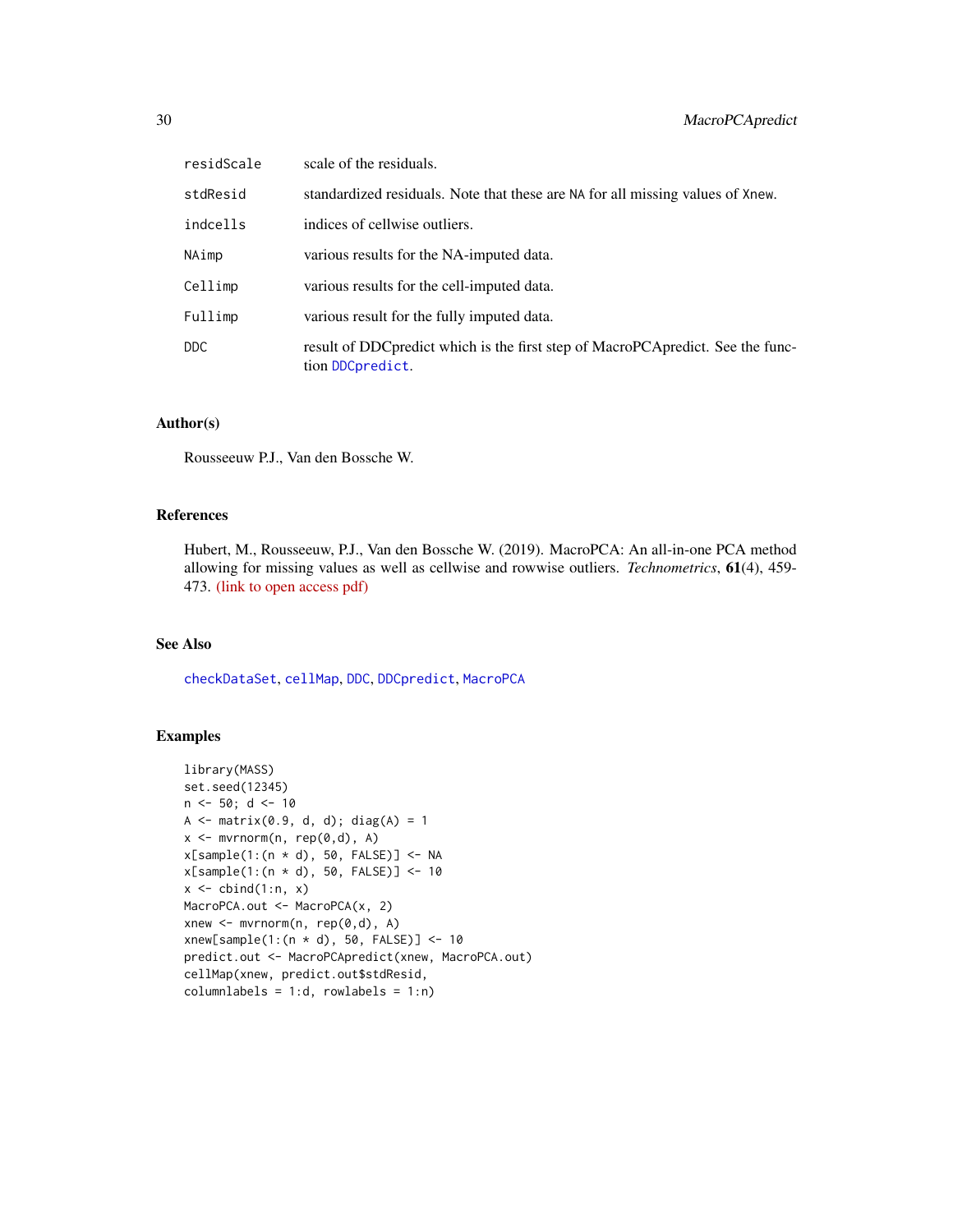<span id="page-30-0"></span>

The outlier map is a diagnostic plot for the output of [MacroPCA](#page-25-1).

# Usage

```
outlierMap(res,title="Robust PCA",col="black", pch=16,labelOut=TRUE,id=3,
xlim = NULL, ylim = NULL, cex = 1, cex.main=1.2, cex.lab=NULL, cex.axis=NULL)
```
# Arguments

| res      | A list containing the orthogonal distances (0D), the score distances (SD) and their<br>respective cut-offs (cutoff0D and cutoffSD). Can be the output of MacroPCA,<br>rospea::robpea, rospea::rospea. |
|----------|-------------------------------------------------------------------------------------------------------------------------------------------------------------------------------------------------------|
| title    | Title of the plot, default is "Robust PCA".                                                                                                                                                           |
| col      | Colour of the points in the plot, this can be a single colour for all points or a<br>vector or list specifying the colour for each point. The default is "black".                                     |
| pch      | Plotting characters or symbol used in the plot, see points for more details. The<br>default is 16 which corresponds to filled circles.                                                                |
| labelOut | Logical indicating if outliers should be labelled on the plot, default is TRUE.                                                                                                                       |
| id       | Number of OD outliers and number of SD outliers to label on the plot, default<br>is $3$ .                                                                                                             |
| xlim     | Optional argument to set the limits of the x-axis.                                                                                                                                                    |
| ylim     | Optional argument to set the limits of the y-axis.                                                                                                                                                    |
| cex      | Optional argument determining the size of the plotted points. See plot default<br>for details.                                                                                                        |
| cex.main | Optional argument determining the size of the main title. See plot. default for<br>details.                                                                                                           |
| cex.lab  | Optional argument determining the size of the labels. See plot .default for<br>details.                                                                                                               |
| cex.axis | Optional argument determining the size of the axes. See plot.default for<br>details.                                                                                                                  |

# Details

The outlier map contains the score distances on the x-axis and the orthogonal distances on the y-axis. To detect outliers, cut-offs for both distances are shown, see Hubert et al. (2005).

# Author(s)

P.J. Rousseeuw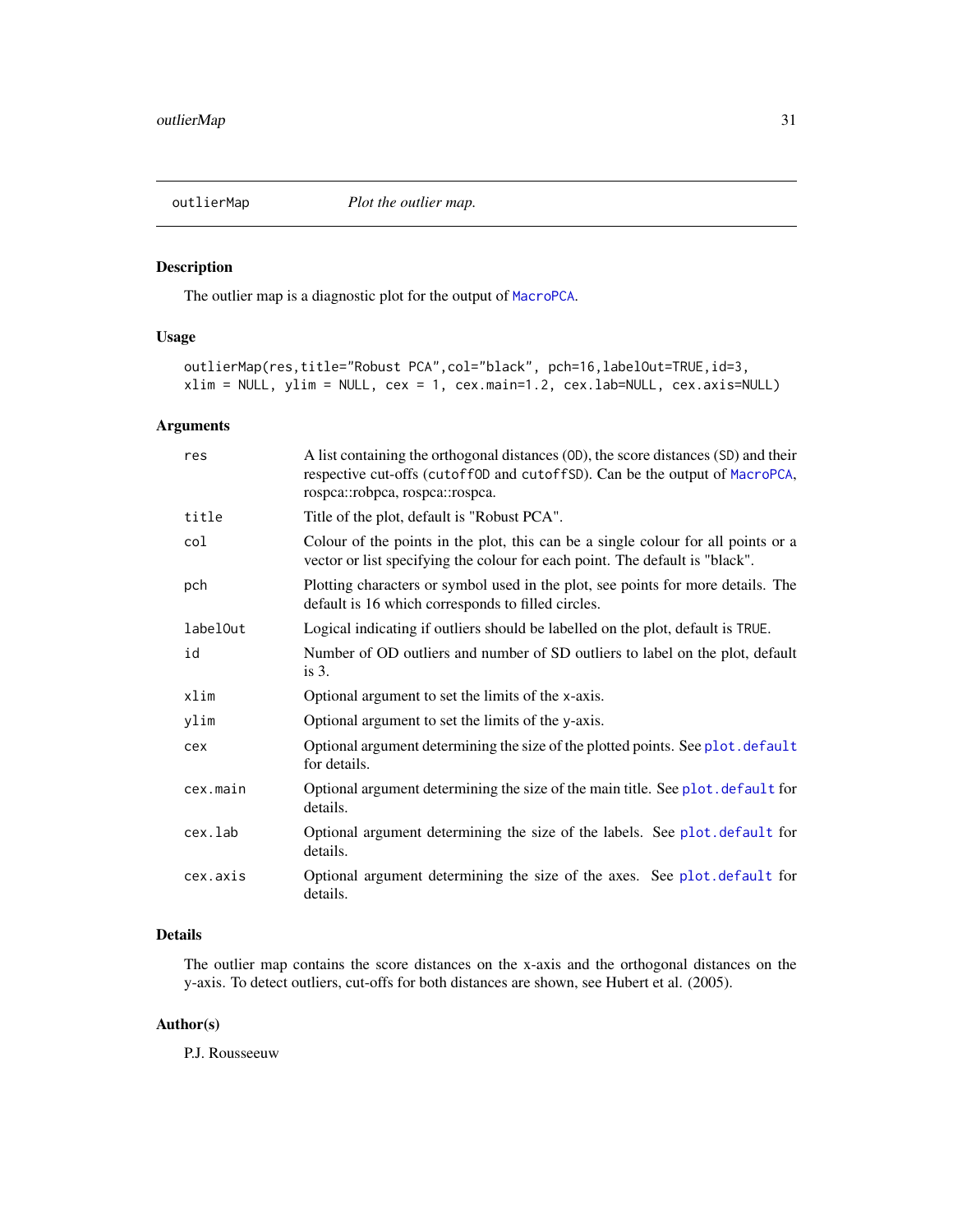# <span id="page-31-0"></span>References

Hubert, M., Rousseeuw, P. J., and Vanden Branden, K. (2005). ROBPCA: A New Approach to Robust Principal Component Analysis. *Technometrics*, 47, 64-79.

#### See Also

#### **[MacroPCA](#page-25-1)**

# Examples

# empty for now

<span id="page-31-1"></span>

transfo *Robustly fit the Box-Cox or Yeo-Johnson transformation*

# Description

This function uses reweighted maximum likelihood to robustly fit the Box-Cox or Yeo-Johnson transformation to each variable in a dataset. Note that this function first calls [checkDataSet](#page-5-1) to ensure that the variables to be transformed are not too discrete.

#### Usage

 $transfo(X, type = "YJ", robust = TRUE, lambdarange = NULL,$ prestandardize = TRUE, prescaleBC = F, scalefac = 1, quant =  $0.99$ , nbsteps = 2, checkPars =  $list()$ 

| X           | A data matrix of dimensions n x d. Its columns are the variables to be trans-<br>formed.                                                                                                                        |
|-------------|-----------------------------------------------------------------------------------------------------------------------------------------------------------------------------------------------------------------|
| type        | The type of transformation to be fit. Should be one of:                                                                                                                                                         |
|             | • "BC": Box-Cox power transformation. Only works for strictly positive vari-<br>ables. If this type is given but a variable is not strictly positive, the function<br>stops with a message about that variable. |
|             | • "YJ" Yeo-Johnson power transformation. The data may have positive as<br>well as negative values.                                                                                                              |
|             | • "best0bj" for strictly positive variables both BC and YJ are run, and the<br>solution with lowest objective is kept. On the other variables YJ is run.                                                        |
| robust      | if TRUE the Reweighted Maximum Likelihood method is used, which first com-<br>putes a robust initial estimate of the transformation parameter lambda. If FALSE<br>the classical ML method is used.              |
| lambdarange | range of lambda values that will be optimized over. If NULL, the range goes from<br>$-4$ to 6.                                                                                                                  |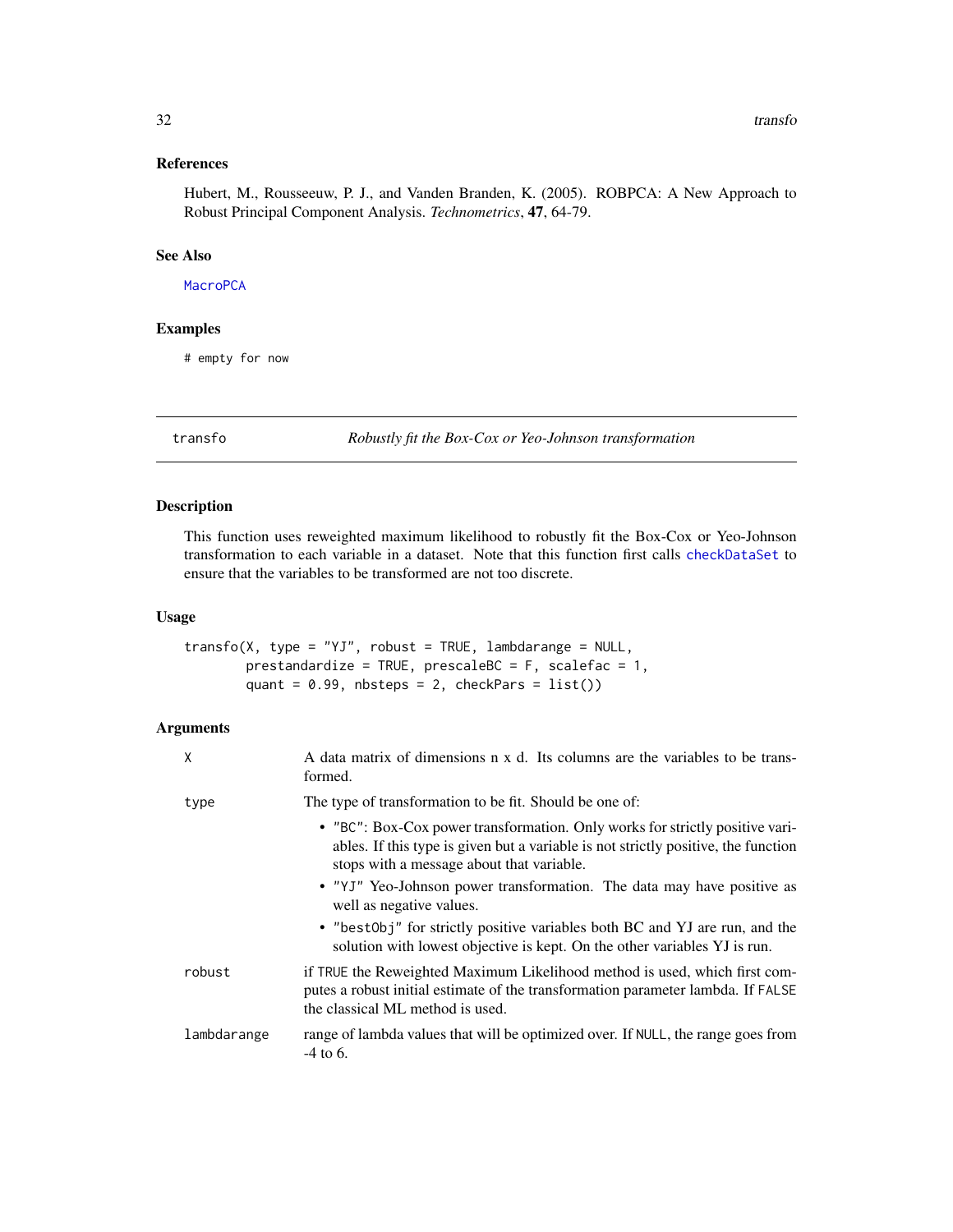#### <span id="page-32-0"></span>transfo 33

|            | prestandardize whether to standardize the variables before the power transformation. For BC the<br>variable is divided by its median. For YJ and robust = TRUE this subtracts its<br>median and divides by its mad (median absolute deviation). For YJ and robust<br>$=$ F this subtracts the mean and divides by the standard deviation. |
|------------|-------------------------------------------------------------------------------------------------------------------------------------------------------------------------------------------------------------------------------------------------------------------------------------------------------------------------------------------|
| prescaleBC | for BC only. This standardizes the logarithm of the original variable by sub-<br>tracting its median and dividing by its mad, after which the exponential function<br>turns the result into a positive variable again.                                                                                                                    |
| scalefac   | when YJ is fit and prestandardize = TRUE, the standardized data is multiplied<br>by scalefac. When BC is fit and prescaleBC = TRUE the same happens to the<br>standardized log of the original variable.                                                                                                                                  |
| quant      | quantile for determining the weights in the reweighting step (ignored when<br>robust=FALSE).                                                                                                                                                                                                                                              |
| nbsteps    | number of reweighting steps (ignored when robust=FALSE).                                                                                                                                                                                                                                                                                  |
| checkPars  | Optional list of parameters used in the call to checkDataSet. The options are:<br>$\bullet$ coreOnly                                                                                                                                                                                                                                      |
|            | If TRUE, skip the execution of checkDataset. Defaults to FALSE<br>• numDiscrete                                                                                                                                                                                                                                                           |
|            | A column that takes on numDiscrete or fewer values will be considered<br>discrete and not retained in the cleaned data. Defaults to 5.<br>• precScale                                                                                                                                                                                     |
|            | Only consider columns whose scale is larger than precScale. Here scale is<br>measured by the median absolute deviation. Defaults to $1e - 12$ .<br>· silent                                                                                                                                                                               |
|            | Whether or not the function progress messages should be printed. Defaults<br>to FALSE.                                                                                                                                                                                                                                                    |

# Value

A list with components:

• lambdahats

the estimated transformation parameter for each column of X.

• Xt

A matrix in which each column is the transformed version of the corresponding column of X.

• muhat

The estimated location of each column of Xt.

- sigmahat The estimated scale of each column of Xt.
- Zt

Xt poststandardized by the centers in muhat and the scales in sigmahat. Is always provided.

• weights

The final weights from the reweighting.

- ttypes The type of transform used in each column.
- objective

Value of the (reweighted) maximum likelihood objective function.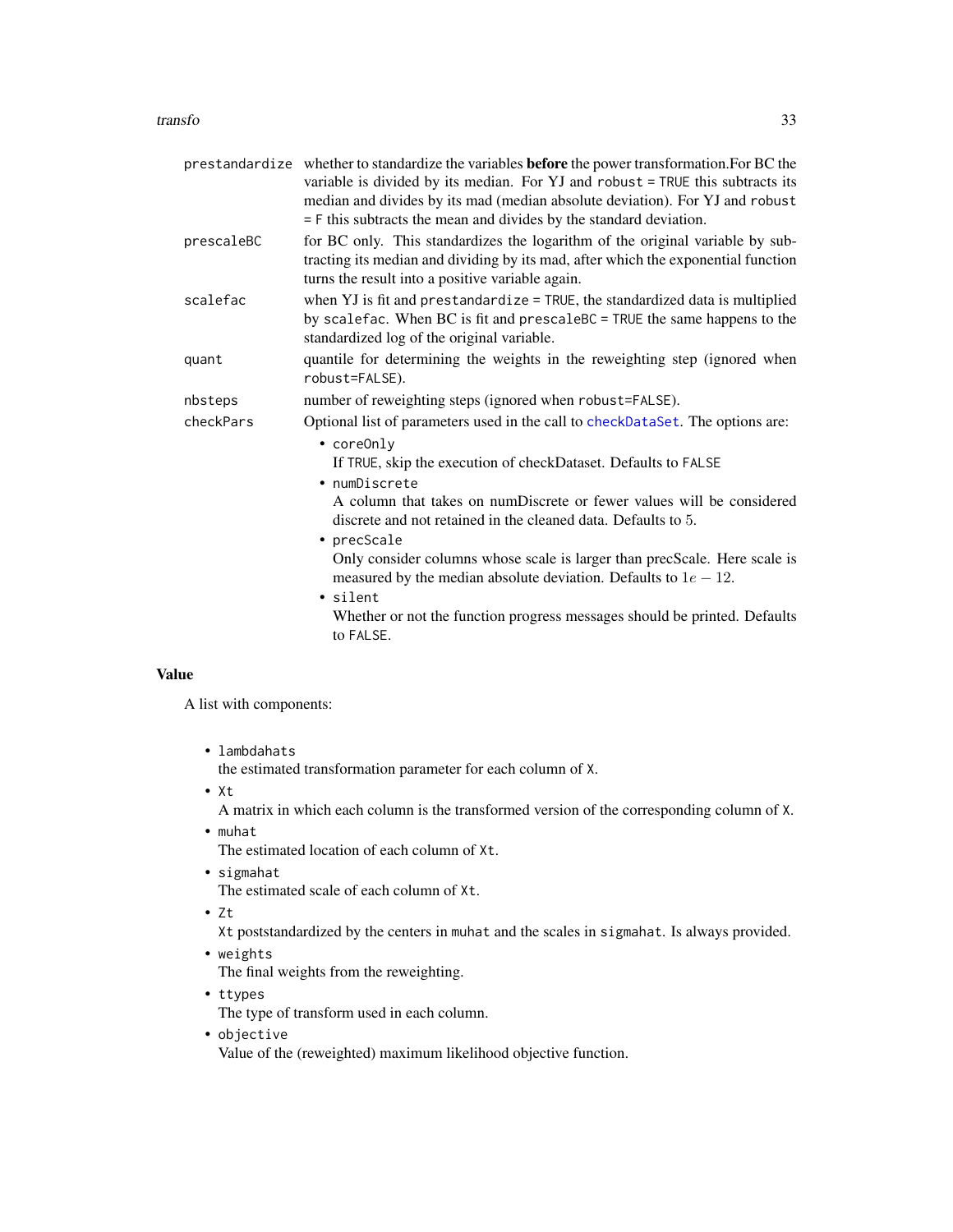#### <span id="page-33-0"></span>Author(s)

J. Raymaekers and P.J. Rousseeuw

# References

J. Raymaekers and P.J. Rousseeuw (2020). Transforming variables to central normality. *Arxiv: 2005.07946*. [\(link to open access pdf\)](https://arxiv.org/abs/2005.07946)

#### Examples

```
# find Box-Cox transformation parameter for lognormal data:
set.seed(123)
x <- exp(rnorm(1000))
transfo.out \leq transfo(x, type = "BC")
# estimated parameter:
transfo.out$lambdahat
# value of the objective function:
transfo.out$objective
# the transformed variable:
transfo.out$Xt
# the poststandardized transformed variable:
transfo.out$Zt
# the type of transformation used:
transfo.out$ttypes
# qqplot of the poststandardized transformed variable:
qqnorm(transfo.out$Zt); abline(0,1)
# For more examples, we refer to the vignette:
## Not run:
vignette("transfo_examples")
## End(Not run)
```
truncPC *Classical Principal Components by truncated SVD.*

# Description

Similar usage to robustbase::classPC except for the new argument ncomb which is the desired number of components. Only this many PC's are computed in order to save computation time. Makes use of propack.svd of package svd.

#### Usage

```
truncPC(X, ncomp = NULL, scale = FALSE, center = TRUE,signflip = TRUE, via.svd = NULL, scores = FALSE)
```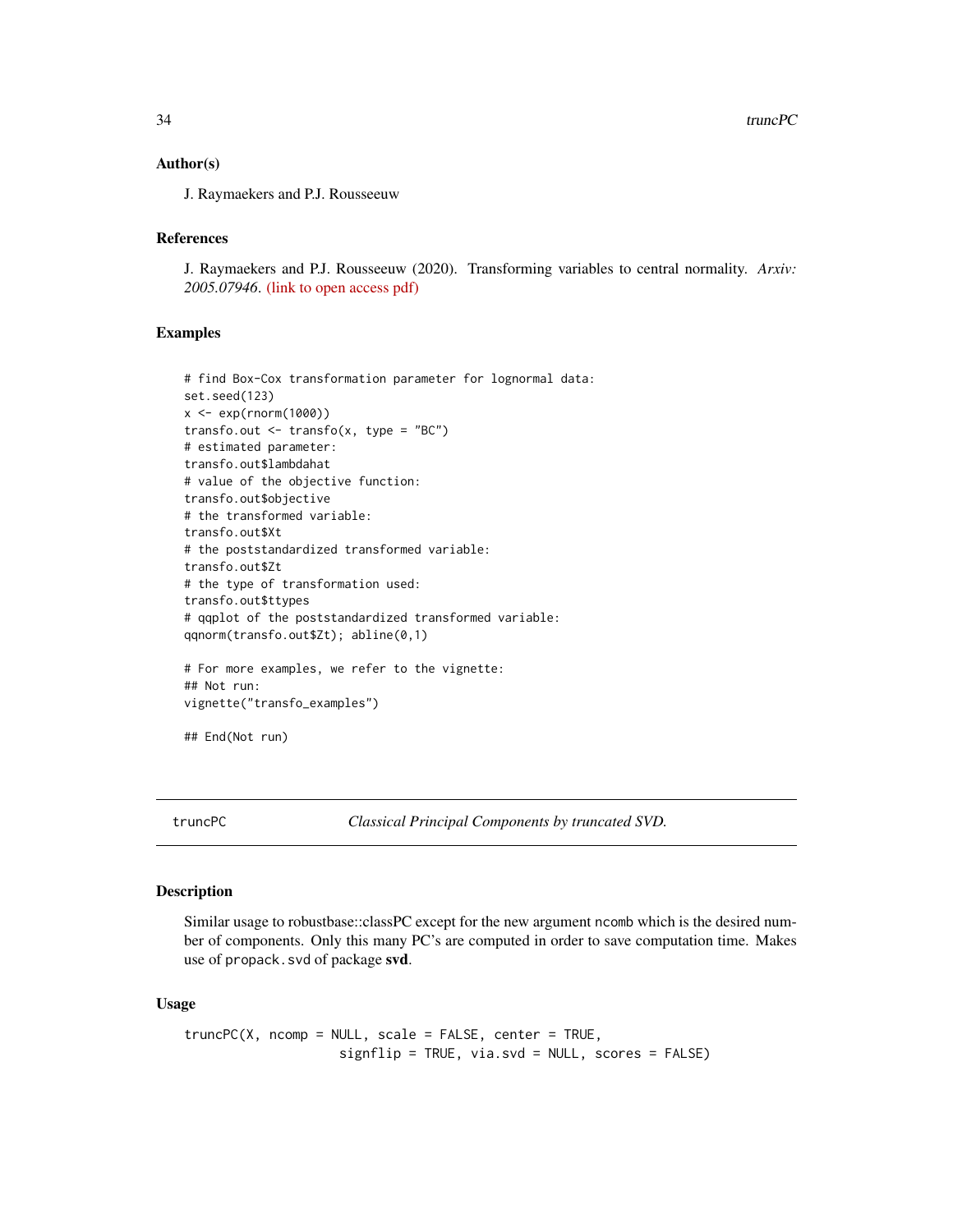#### <span id="page-34-0"></span>truncPC 35

# Arguments

| X        | a numeric matrix.                                                                                                               |
|----------|---------------------------------------------------------------------------------------------------------------------------------|
| ncomp    | the desired number of components (if not specified, all components are com-<br>puted).                                          |
| scale    | logical, or numeric vector for scaling the columns.                                                                             |
| center   | logical or numeric vector for centering the matrix.                                                                             |
| signflip | logical indicating if the signs of the loadings should be flipped such that the<br>absolutely largest value is always positive. |
| via.svd  | dummy argument for compatibility with classPC calls, will be ignored.                                                           |
| scores   | logical indicating whether or not scores should be returned.                                                                    |

# Value

A list with components:

| rank        | the (numerical) matrix rank of X, i.e. an integer number between 0 and $min(dim(x))$ . |
|-------------|----------------------------------------------------------------------------------------|
| eigenvalues | the k eigenvalues, proportional to the variances, where k is the rank above.           |
| loadings    | the loadings, a $d \times k$ matrix.                                                   |
| scores      | if the scores argument was TRUE, the $n \times k$ matrix of scores.                    |
| center      | a vector of means, unless the center argument was FALSE.                               |
| scale       | a vector of column scales, unless the scale argument was false.                        |

# Author(s)

P.J. Rousseeuw

# See Also

[classPC](#page-0-0)

# Examples

```
library(MASS)
set.seed(12345)
n < -100; d < -10A <- diag(d) * 0.1 + 0.9x <- mvrnorm(n, rep(0,d), A)
truncPCA.out <- truncPC(x, ncomp = 2, scores = TRUE)
plot(truncPCA.out$scores)
```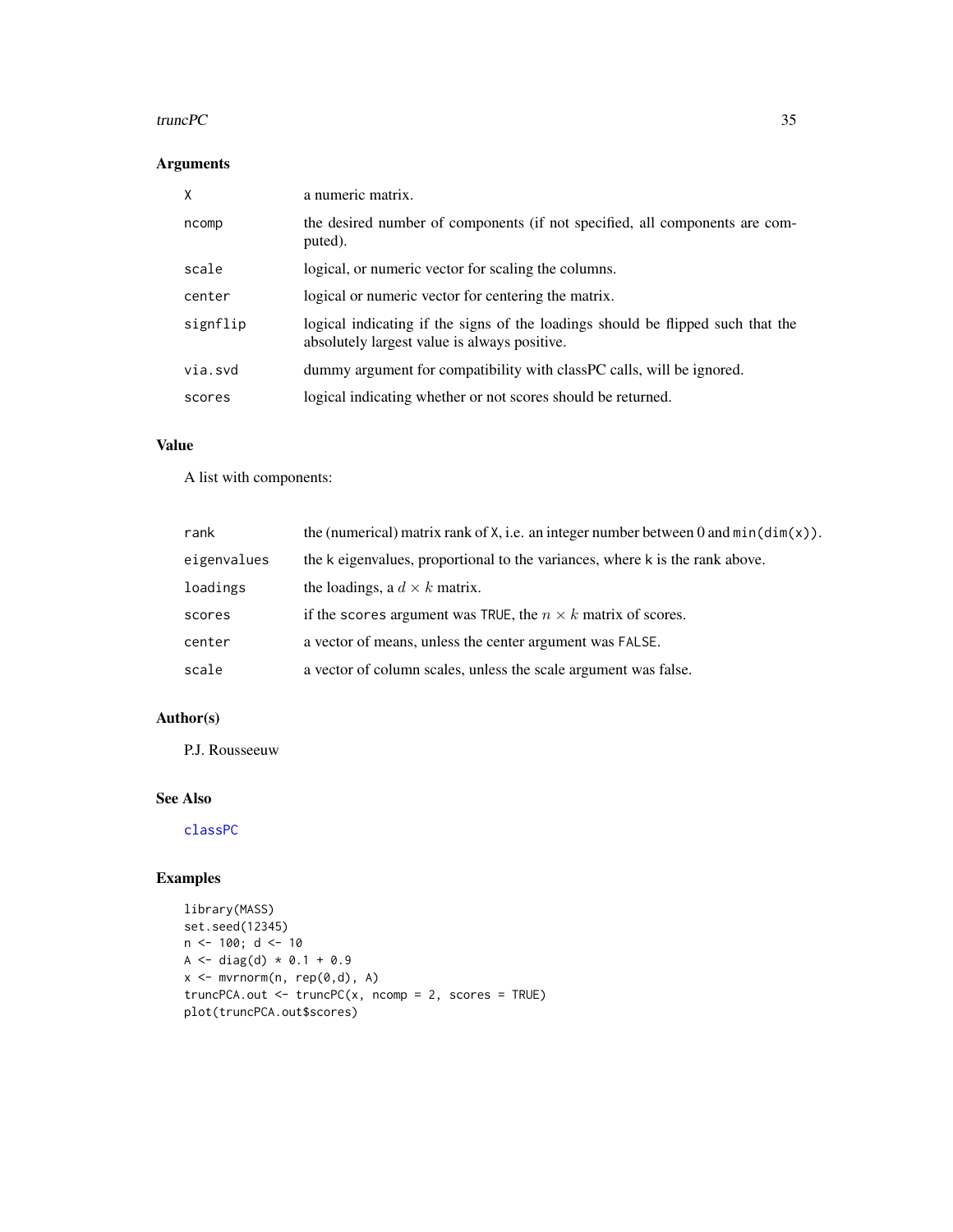Transforms multivariate data X using the wrapping function with  $b = 1.5$  and  $c = 4$ . By default, it starts by calling [checkDataSet](#page-5-1) to clean the data and [estLocScale](#page-19-1) to estimate the location and scale of the variables in the cleaned data, yielding the vectors  $\textit{latex}$  and  $\textit{latex}$  where d is the number of variables. Alternatively, the user can specify such vectors in the arguments locX and scaleX. In either case, the data cell  $x_{ij}$  containing variable j of case i is transformed to

$$
y_{ij} = muhat_j - b_j + signahat_j * psi((x_{ij} - muhat_j)/sigmahat_j)/a_j
$$

in which  $a_j$  and  $b_j$  are such that for any fixed j the average of  $y_{ij}$  equals  $\hat{\mu}_j$  and the standard deviation of  $y_{ij}$  equals  $\hat{\sigma}_j$ .

#### Usage

 $wrap(X, lock = NULL, scaleX = NULL, precise = 1e-12,$  $imputeNA = TRUE, checkParts = list()$ 

| the input data. It must be an $n$ by $d$ matrix or a data frame.                                                                                                                                                                                                                                                                                                                                                                                                                                                          |
|---------------------------------------------------------------------------------------------------------------------------------------------------------------------------------------------------------------------------------------------------------------------------------------------------------------------------------------------------------------------------------------------------------------------------------------------------------------------------------------------------------------------------|
| The location estimates of the columns of the input data X. Must be a vector of<br>length $d$ .                                                                                                                                                                                                                                                                                                                                                                                                                            |
| The scale estimates of the columns of the input data X. Must be a vector of length<br>$d_{\cdot}$                                                                                                                                                                                                                                                                                                                                                                                                                         |
| The precision scale used throughout the algorithm. Defaults to $1e - 12$                                                                                                                                                                                                                                                                                                                                                                                                                                                  |
| Whether or not to impute the NAs with the location estimate of the corresponding<br>variable. Defaults to TRUE.                                                                                                                                                                                                                                                                                                                                                                                                           |
| Optional list of parameters used in the call to checkDataSet. The options are:                                                                                                                                                                                                                                                                                                                                                                                                                                            |
| $\bullet$ coreOnly<br>If TRUE, skip the execution of checkDataset. Defaults to FALSE<br>• numDiscrete<br>A column that takes on numDiscrete or fewer values will be considered<br>discrete and not retained in the cleaned data. Defaults to 5.<br>• $precScale$<br>Only consider columns whose scale is larger than precScale. Here scale is<br>measured by the median absolute deviation. Defaults to $1e - 12$ .<br>• silent<br>Whether or not the function progress messages should be printed. Defaults<br>to FALSE. |
|                                                                                                                                                                                                                                                                                                                                                                                                                                                                                                                           |

<span id="page-35-1"></span><span id="page-35-0"></span>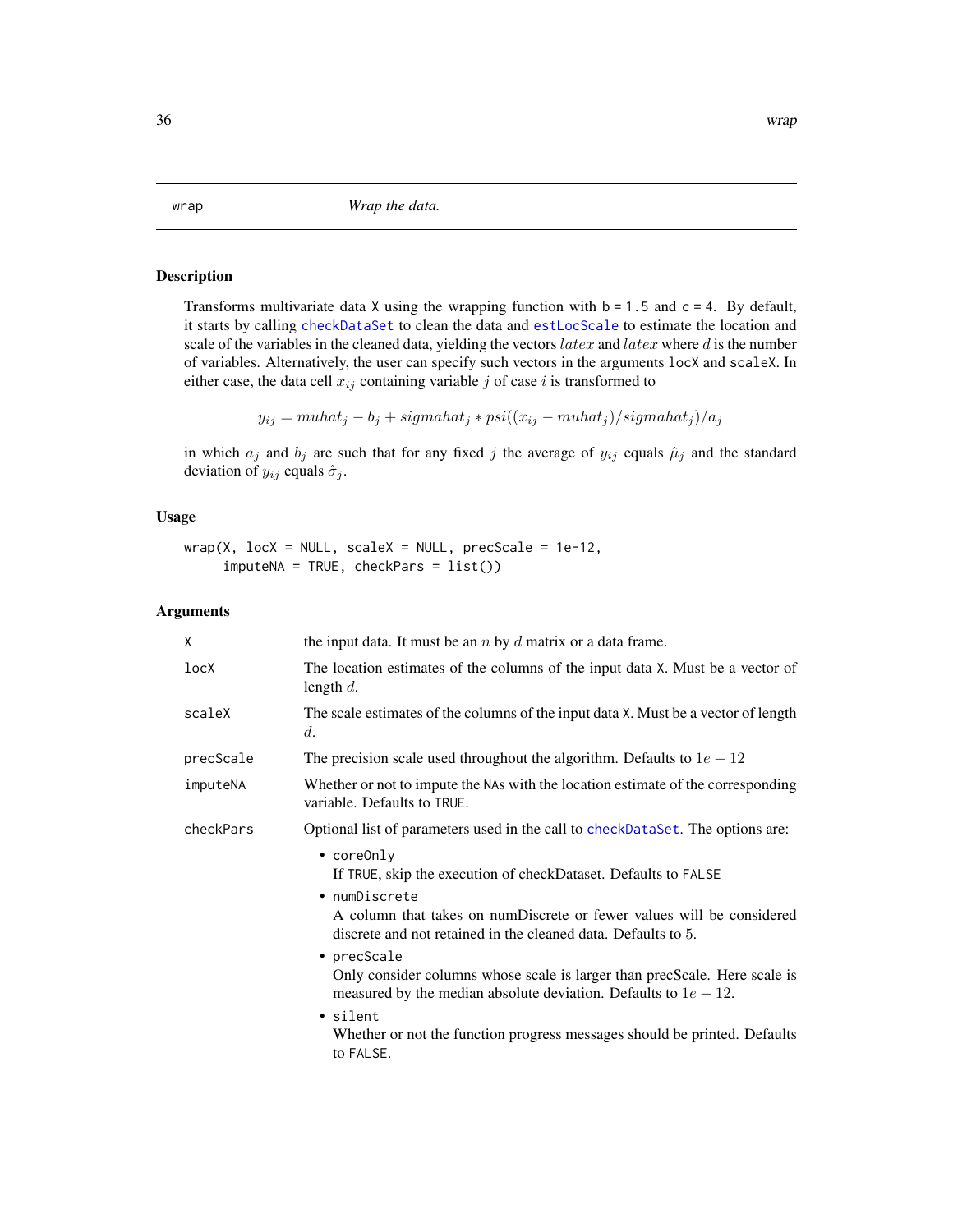<span id="page-36-0"></span>wrap 37

# Value

A list with components:

• Xw

The wrapped data.

• colInWrap

The column numbers of the variables which were wrapped. Variables which were filtered out by [checkDataSet](#page-5-1) (because of a (near) zero scale for example), will not appear in this output.

• loc

The location estimates for all variables used for wrapping.

• scale

The scale estimates for all variables used for wrapping.

# Author(s)

Raymaekers, J. and Rousseeuw P.J.

# References

Raymaekers, J., Rousseeuw P.J. (2019). Fast robust correlation for high dimensional data. *Technometrics*, published online. [\(link to open access pdf\)](https://www.tandfonline.com/doi/full/10.1080/00401706.2019.1677270)

# See Also

[estLocScale](#page-19-1)

#### Examples

```
library(MASS)
set.seed(12345)
n < -100; d < -10X \leftarrow mvrnorm(n, rep(0, 10), diag(10))locScale <- estLocScale(X)
Xw <- wrap(X, locScale$loc, locScale$scale)$Xw
# For more examples, we refer to the vignette:
## Not run:
vignette("wrap_examples")
```
## End(Not run)